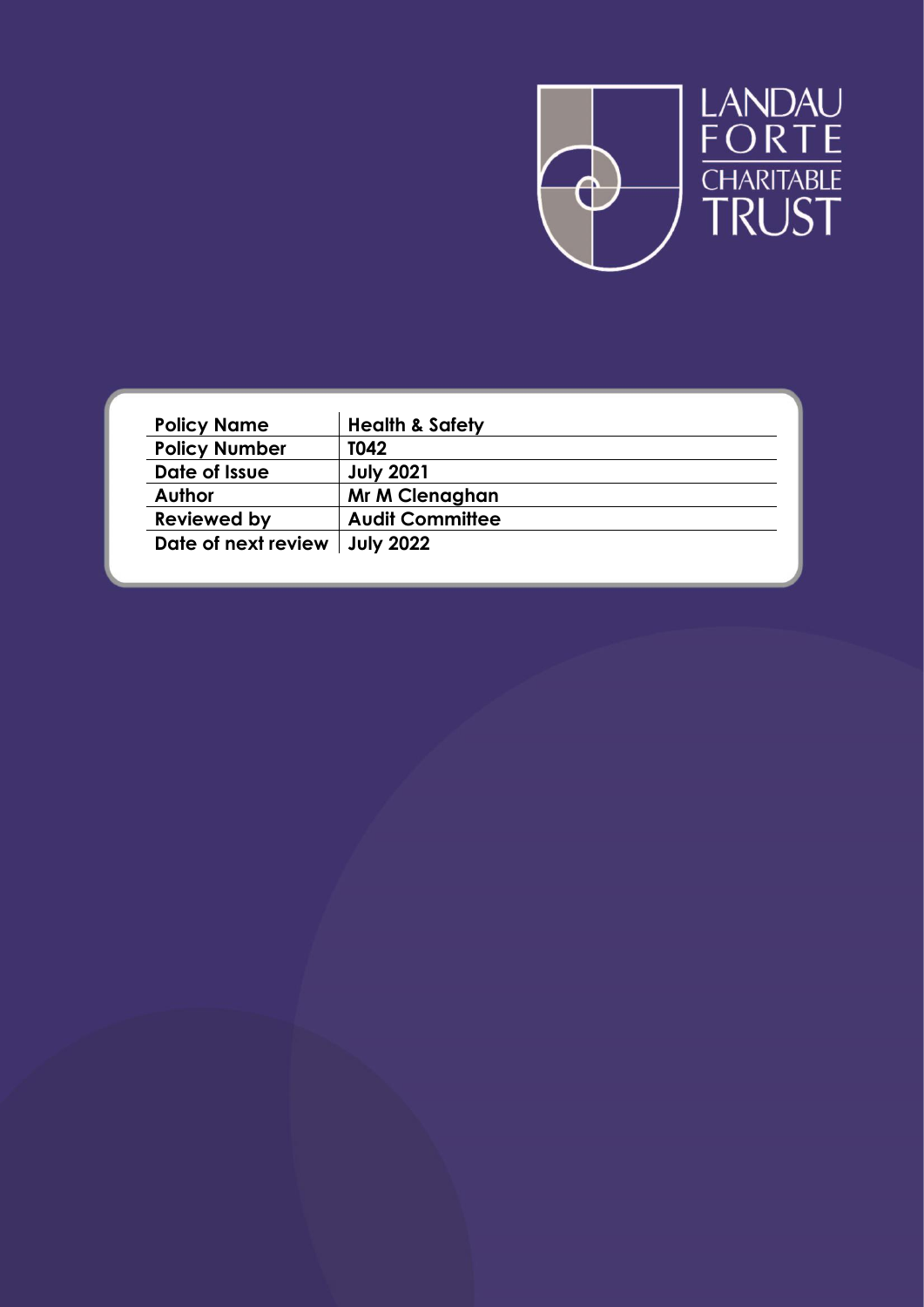# **1. Scope of the policy**

This Statement of Health & Safety Policy is produced in respect of **Landau Forte Academy Moorhead** 

# **2. Purpose of the policy**

This policy is forms the basis of future planning and implementation of health and safety matters within the Academy.

# **3. Policy Detail**

- 1. As an education provider, the Academy is committed to setting standards of health and safety by example for its students and this commitment is seen as especially important.
- 2. The Principal and Senior Leadership Team (SLT) recognise and accept responsibility for health and safety both under civil and criminal law, and also under the Children's Services Scheme of delegation for local management of schools.
- 3. In compliance with the Health & Safety at Work 1974, the Principal and Senior Leadership Team will ensure, so far as is reasonably practicable, that:
	- a. The premises are maintained in a safe condition
	- b. Safe access to and egress from the premises is maintained
	- c. All plant and equipment is safe to use
	- d. Appropriate Safe Systems of Work exist and are maintained
	- e. Sufficient instruction, training and supervision is available and provided
- 4. In addition to the above, the Academy also recognises its obligations to nonemployees and where reasonably foreseeable, will make the necessary information, instruction, training and supervision available to ensure the safety of those affected.
- 5. As responsible employers and/or persons in control of premises, the requirement to provide, so far as is reasonably practicable, a safe and healthy working environment for all employees, visitors and students is acknowledged.
- 6. In doing so, the Academy will expect all staff, students, parents and visitors to abide by the requirements of this policy.
- 7. The Academy will ensure that adequate resources are set aside from the total budget allocation for the Policy Statement to be properly implemented.
- 8. The Trust as the overarching body is committed to this policy and all staff are required to comply as a condition of employment. They are encouraged to assist in the Trust's commitment to the continuous improvement in our health and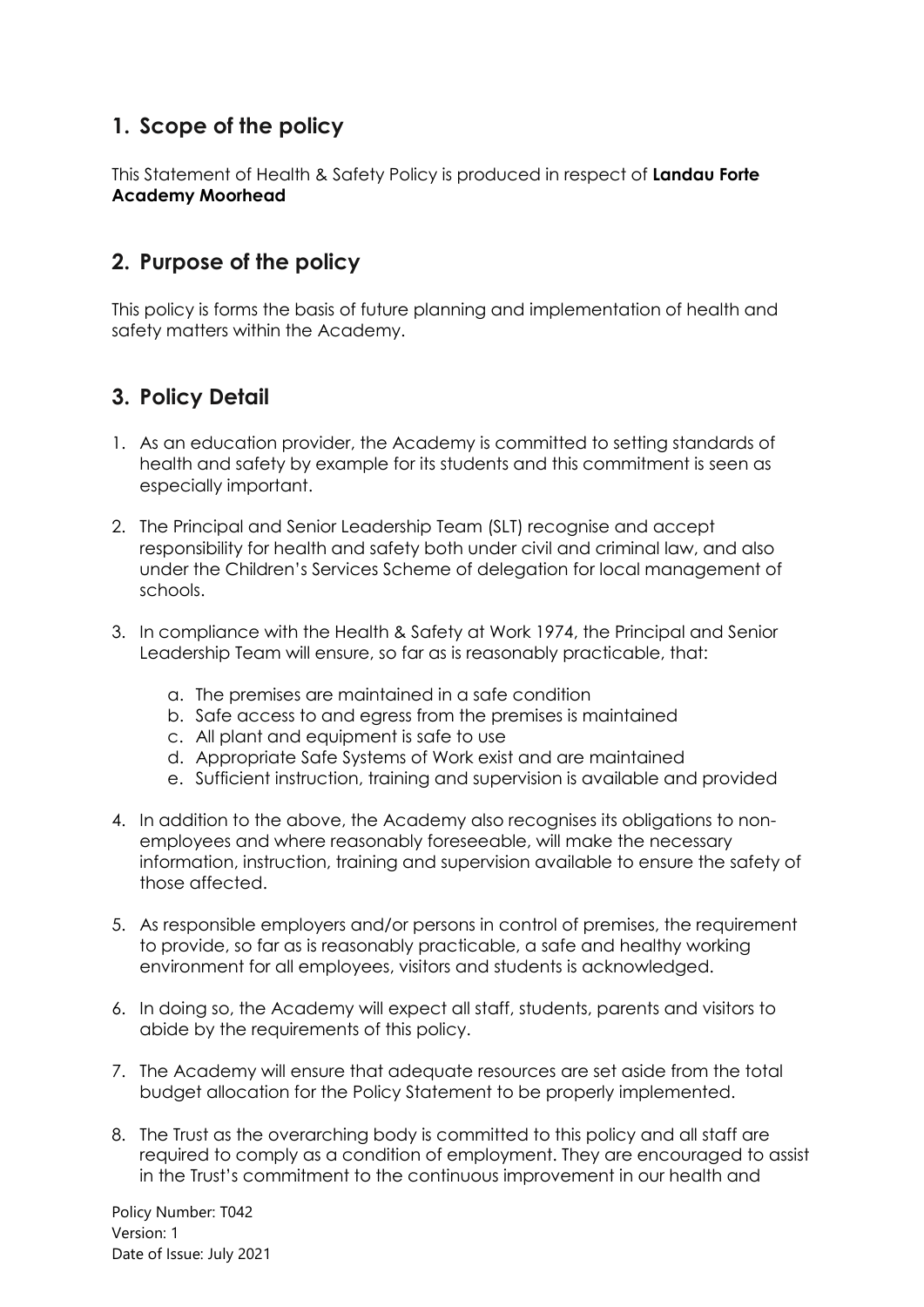safety performance. For the policy to be effectively implemented the Academy must have the full co-operation of employees and others who use the premises. Employees are reminded of their own duties:

- a. To take care of their own safety and that of others and;
- b. To co-operate with the Trust and Senior Leadership Team so that they may carry out their own responsibilities successfully
- 9. Consultation with employee representatives will be held as and when appropriate on all matters affecting the health and/or safety of employees concerned.
- 10. All relevant Regulations, Codes of Practice and Standards will be complied with as necessary.
- 11. This Policy Statement and the following arrangements and procedures will be reviewed annually.
- 12. This Policy is reviewed on an on-going basis and amended/revised as applicable. A copy is available to every member of staff and any amendments are notified to them. Copies of the policy are available from the Health and Safety Team and it is also stored electronically on the shared drive.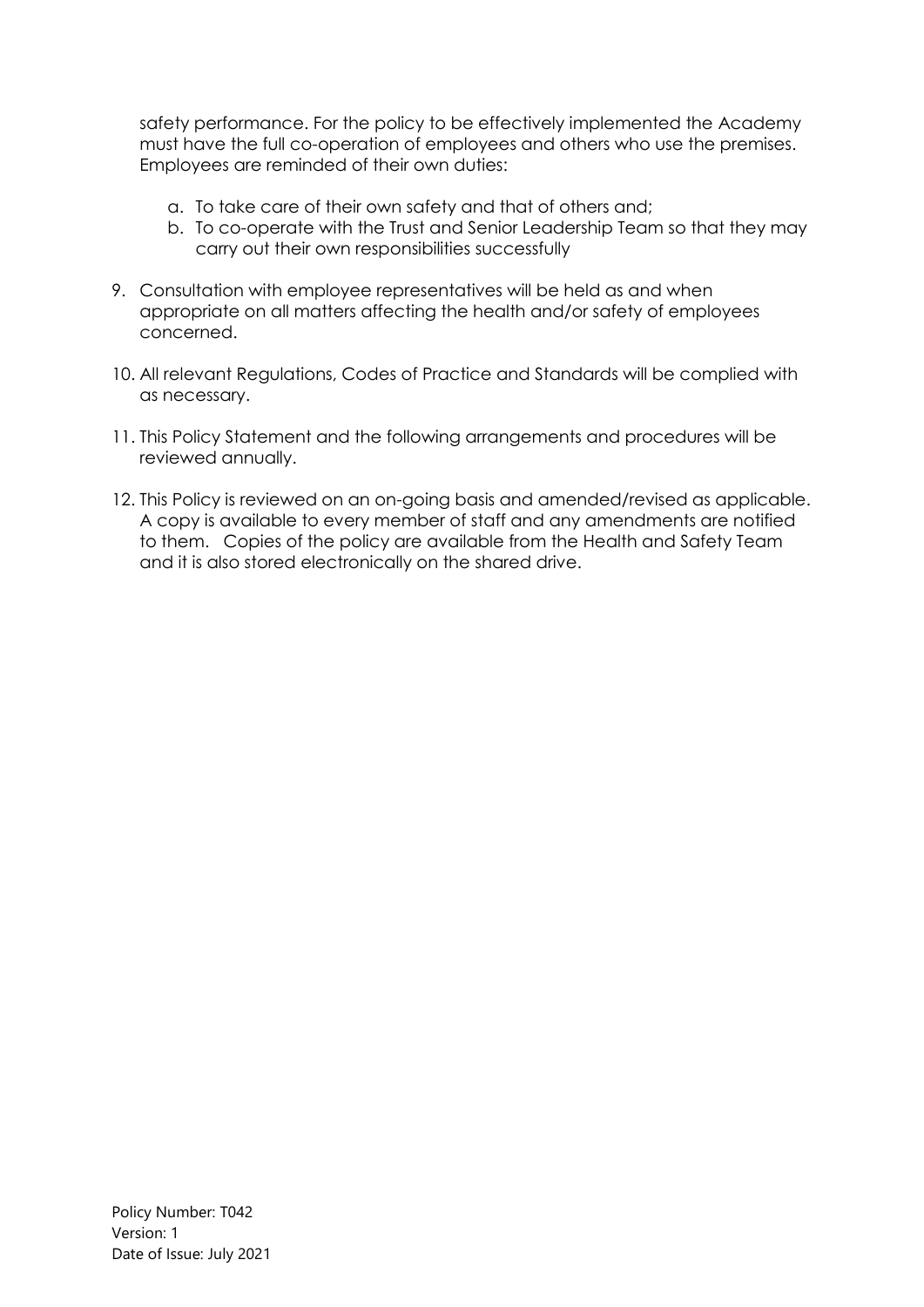## **Section 2 – Organisation and Responsibilities for Health, Safety and Welfare**

In order to ensure that health and safety issues are dealt with in accordance with our establishment's safety policy, the following organisational structure has been approved by the Trust.

In addition, the Trust has appointed Arthur J Gallagher as the competent person for all Health & Safety matters.



Duties and responsibilities have been assigned to Staff and relevant individuals as laid out below.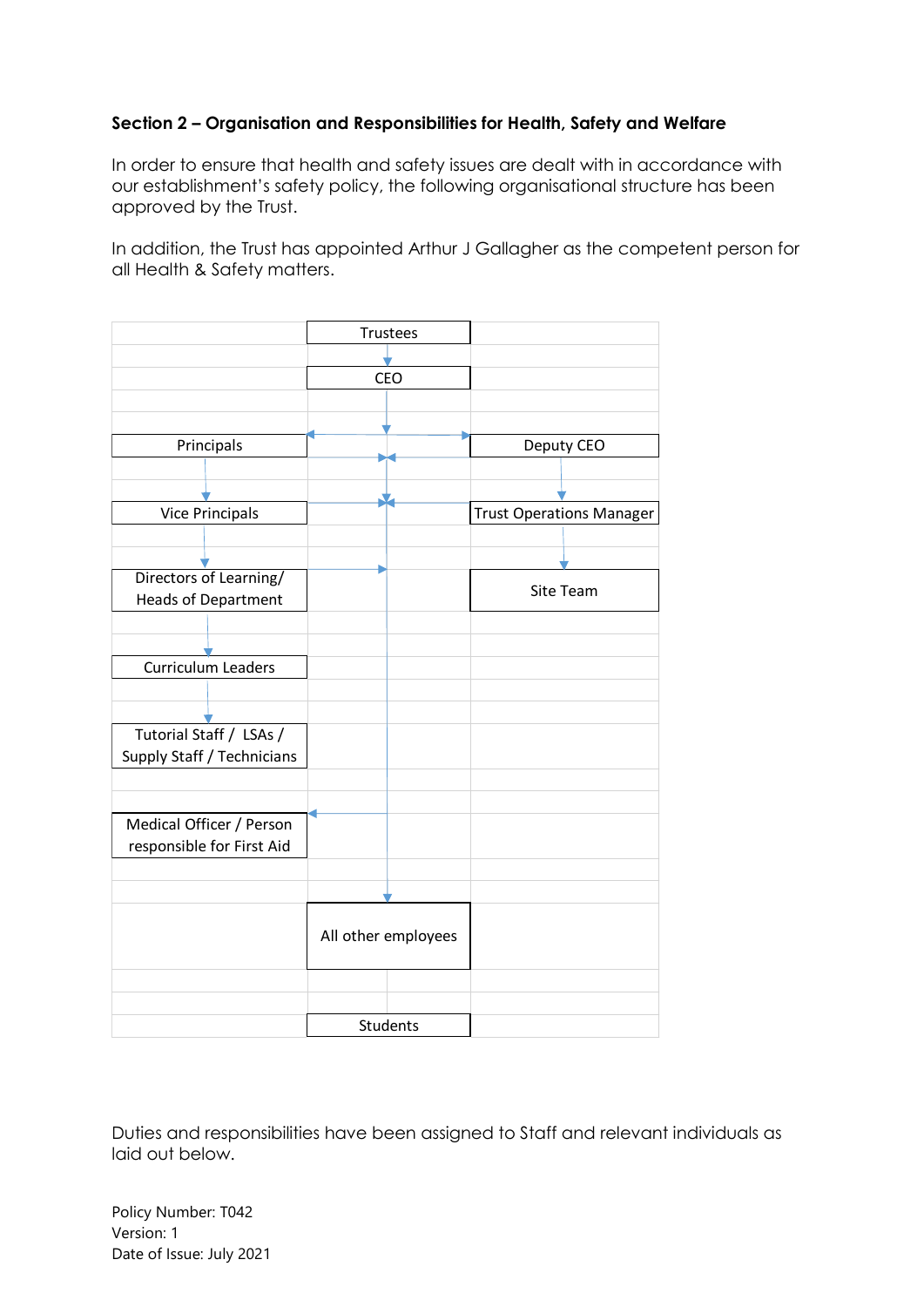## **1. Trustees**

The Trustees will comply with any directives issued concerning the health and safety of persons on trust premises or taking part in trust activities elsewhere. The Trustees are responsible for health and safety matters at a group level. They accept that the delegation of funds from the Education Department carries with it some power of control and hence increased accountability. Where the spending decisions are controlled by the Trustees, they accept a share of the responsibility for the way in which health and safety issues are addressed.

The Trustees have established arrangements for ensuring the requirements of this policy are properly implemented and that the policy remains effective and appropriate.

## **2. Chief Executive Officer (CEO)**

The Overall responsibility for the day to day management of health and safety in the trust rests with the CEO. As manager of the group and of all the activities carried on within it, the CEO will advise Trustees of the areas of health and safety concern which may need to be addressed by the allocation of funds. The CEO is responsible for monitoring Health and Safety and reviewing processes as required.

## **3. Deputy CEO**

The CEO will delegate to the Deputy CEO, the majority of the duties that are linked with the overall responsibilities of the CEO. The Deputy CEO will take overall responsibility for ensuring that the central team act in line with the relevant policies and have taken all appropriate steps to support the Principal in managing health and safety.

## **4. Principal**

Overall responsibility for the day to day management of health and safety in the Academy rests with the Principal. As manager of the establishment and of all the activities carried on within it, the Principal will advise the Trust, Trustees and any relevant committees of the areas of health and safety concern which may need to be addressed by the allocation of funds so that they may ensure that all obligations are met.

Matters requiring particular consideration by the Principal will include:-

- 4.1 Ensuring that there is an adequate system in place for the undertaking of risk assessment in compliance with the requirements of the Management Regulations 1999,
- 4.2 Ensuring that there is a management system for monitoring the effectiveness of health and safety arrangements, which form part of this policy
- 4.3 Adequate staffing levels for safe supervision;
- 4.4 The delegated responsibility for maintenance of the premises;
- 4.5 The purchase of equipment to meet appropriate safety standards;
- 4.6 The repair, maintenance and testing of Academy equipment;
- 4.7 The provision of appropriate protective clothing/equipment where necessary;
- 4.8 The purchase and maintenance of first aid materials and firefighting appliances;
- 4.9 The funding of necessary safety training for staff;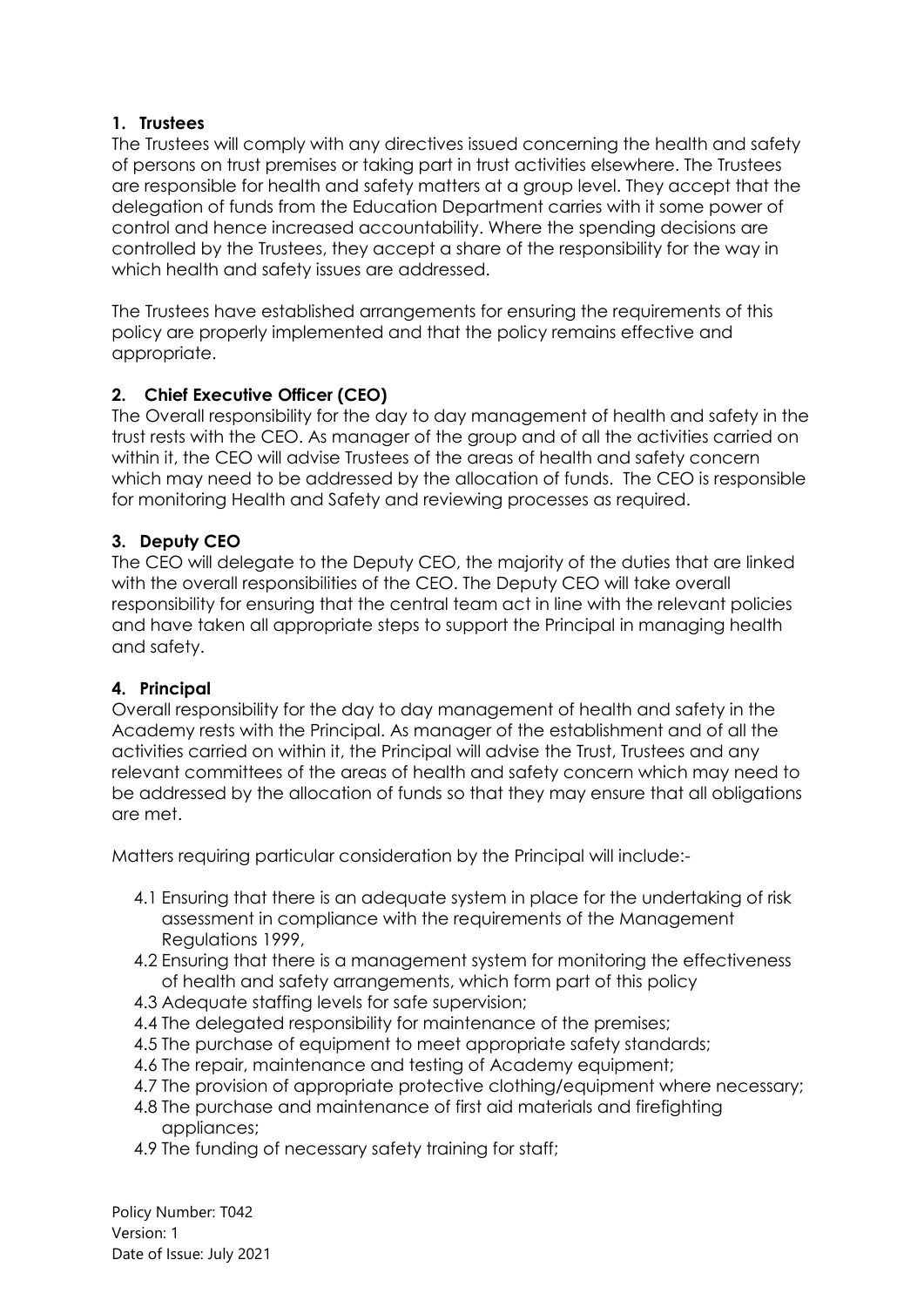- 4.10The arrangements for securing health and safety assistance from a competent source;
- 4.11The appointment of a manager responsible for the premises;
- 4.12The provision of appropriate health and safety information to governors.

The Principal may choose to delegate to other members of staff any or all of the duties associated with the above matters. It is clearly understood by everyone concerned that the delegation of certain duties will not relieve the Principal from the overall day to day responsibilities for health and safety within the establishment.

## **5. Vice Principal**

- 5.1 The Vice Principal will deputise for the Principal on health and safety issues as detailed above.
- 5.2 The Vice Principal will ensure that the duties of the Directors of Learning or relevant Heads of Department and Curriculum Leaders as detailed below are carried out in accordance with policy;

## **6. Trust Head of Operations**

The majority of the duties are linked with the overall responsibilities of the Principal with regards to Health and Safety. However, the Trust Head of Operations will:

- 6.1 Ensure that risks assessments are undertaken throughout the establishment and that control measures are implemented, and those assessments are monitored and reviewed by an appropriate individual.
- 6.2 Periodically review this policy document, amend as necessary and ensure that any changes are circulated to appropriate staff
- 6.3 Ensure that the correct procedure is followed for the reporting, recording, investigation and follow-up of accidents on the premises;
- 6.4 Formulate and review the arrangements for action to be taken in an emergency and ensure that all involved are informed of the arrangements;
- 6.5 In conjunction with the Site team, advise the Deputy CEO of any defect in the state of repair of the building or its surrounds which is identified as being unsafe, record and take whatever local action is necessary to minimise the risk until repairs can be arranged;
- 6.6 Co-ordinate the annual health and safety audit, ensuring all areas of the establishment and all activities are covered
- 6.7 Report to the Principal and the Deputy CEO any situation which is unsafe or hazardous to health and which cannot be remedied from within the resources available;
- 6.8 Ensure that all teams are kept informed of the names and details of those persons appointed to provide competent health and safety assistance;

## **7. Directors of Learning or relevant Heads of Department**

Directors of Learning or relevant Heads of Department are responsible and accountable to the Principal for all matters relating to health, safety and welfare within their areas. They are similarly responsible and accountable in respect of areas that are designated "pastoral" areas as opposed to being "learning" areas.

In the exercise of this responsibility Directors of Learning or relevant Heads of Department must ensure that: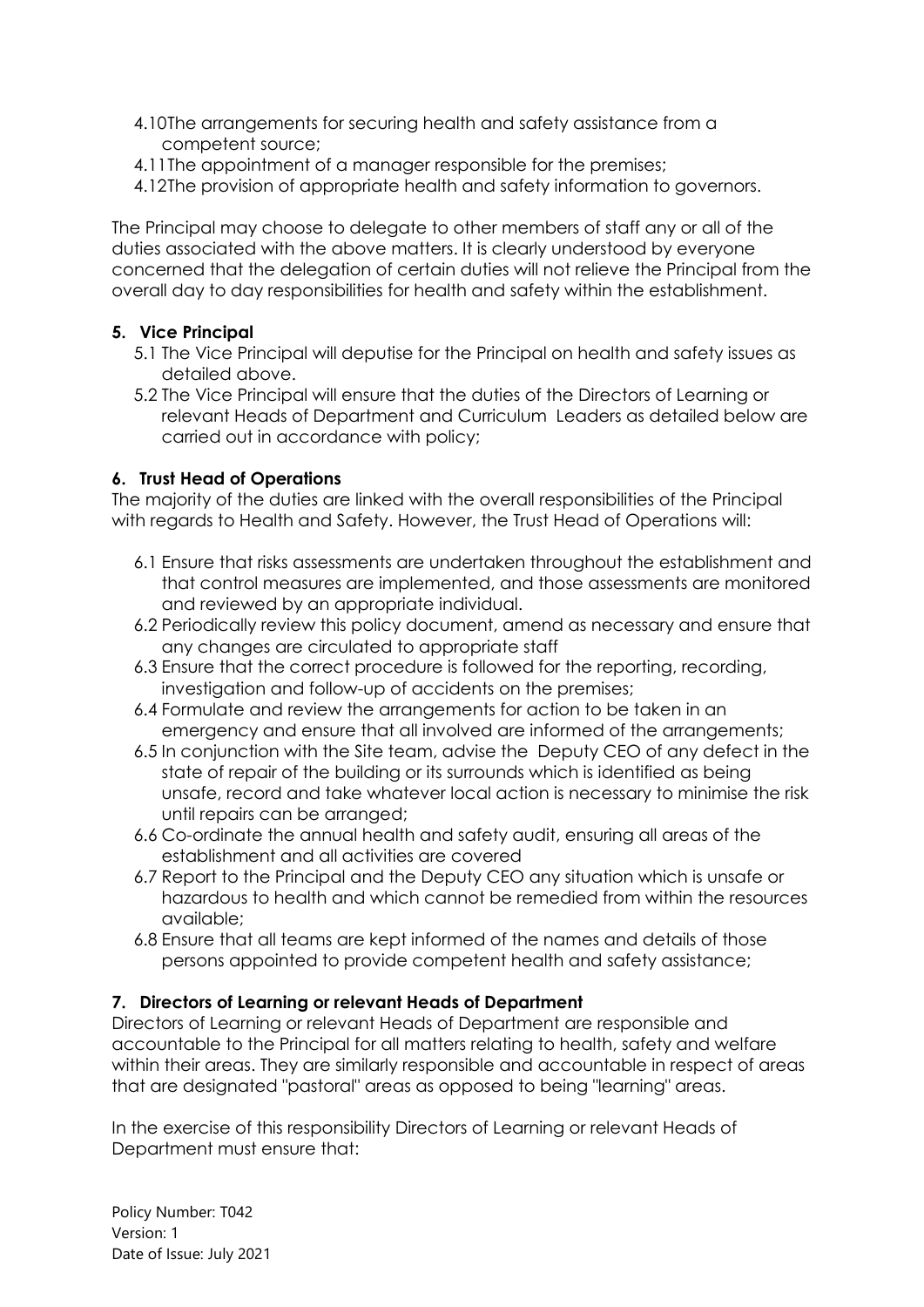- 7.1.1 all staff under their control receive instruction in their duties, regarding health and safety matters
- 7.1.2 all staff under their control are adequately trained to carry out their duties efficiently and effectively
- 7.1.3 Directors of Learning or relevant Heads of Department must be aware of regulations, codes of practice and guidance notes appropriate to their specialist areas
- 7.1.4 Directors of Learning or relevant Heads of Department are responsible for producing their own area safety policy where appropriate, defining safe working arrangements and bringing it to the attention of members of staff including new entrants, supply staff etc.
- 7.1.5 The Director of Learning or relevant Head of Department is responsible for ensuring all statutory notices, placards, regulations and safety signs are displayed as appropriate to their workplace. This will include arrangements for facilities such as first aid equipment, protective clothing/equipment, registers, log books etc.
- 7.2 Under Section 6 of the Health and Safety at Work etc. Act Directors of Learning or relevant Heads of Department are responsible for ensuring that everything received from suppliers - machinery, equipment, substances etc. is accompanied by adequate information and instruction prior to use (NB "Use of Manufacturers Data Sheets").
- 7.3 Directors of Learning or relevant Heads of Department must report to the Principal (via Academy Site Manager) all problems, defects and hazards.
- 7.4 Report and if appropriate make recommendations to the Curriculum (Learning) Leaders, Coordinators, Academy Site Manager or his/her safety representative on any practices, premises, equipment etc., which give rise to risks to health and safety.

## **8. Curriculum Leaders**

All Curriculum Leaders are responsible to the Principal (via the Senior Leadership Team) for ensuring the application of this policy to all activities undertaken by their department. They will also have responsibilities for ensuring that all relevant parts of the Academy's statement are observed and implemented by all subordinate members of staff in their respective departments. In particular, staff holding such positions of responsibility will:

- 8.1 ensure that risks assessments are undertaken within their sections and that control measures are implemented, and that assessments are monitored and reviewed using the trust's preferred framework.
- 8.2 ensure that appropriate safe working rules and procedures exist and are documented within the department and that these are brought to the attention of everyone concerned;
- 8.3 ensure that all accidents (including near misses) occurring within their department are promptly reported and recorded using the appropriate reporting system in place);
- 8.4 ensure that all accidents are investigated with a view to preventing a recurrence;
- 8.5 ensure that all staff within the department are aware of their specific roles in case of fire and/or emergency;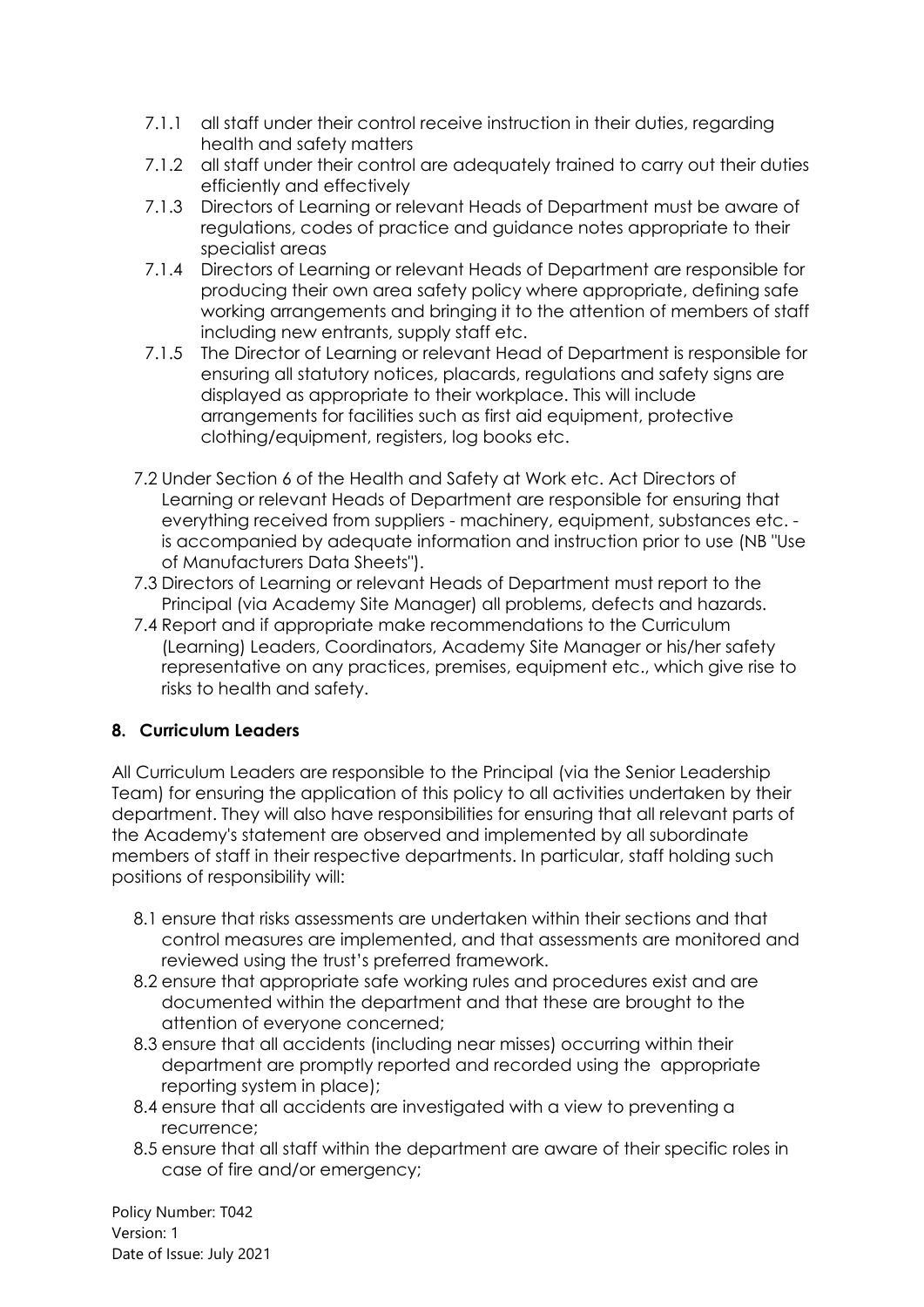- 8.6 remove from use and inform the Academy Site Manager of any equipment/appliance which has been identified as being unsafe and which is in need of repair;
- 8.7 ensure that adequate levels of class supervision are available at all times;
- 8.8 carry out (in conjunction with other members of staff) the annual health and safety audit within their areas of responsibility and provide a report to the Academy Site Manager.
- 8.9 maintain or have access to an up to date library of relevant published health and safety guidance from sources including the LA, CLEAPSS, EFA, RPA, BAALPE etc., and ensure that all subordinate staff are aware of and make use of such guidance including that available in electronic format;
- 8.10 identify specific staff health and safety training needs and inform their Director of Learning or relevant Head of Department accordingly;
- 8.11 consult with all staff on any matters which may affect their health or safety whilst at work;
- 8.12 carry out departmental induction training including any specific information and training that may be necessary because of activities which are peculiar to the department;
- 8.13 ensure that levels of first aid provision remain adequate for the activities being undertaken;
- 8.14 resolve health and safety problems referred by members of staff within their department. Any problems that cannot be satisfactorily solved within the department must be referred to the Academy Site Manager.
- 8.15 ensure (via subordinate staff) that all students are given the necessary health and safety information and instruction prior to commencing practical activities which may involve some risk;
- 8.16 ensure that good standards of housekeeping are maintained;
- 8.17 consult the Site Manager when additional assistance becomes necessary.

## **9. Tutorial Staff [Including Supply Staff / Learning Support Assistants/ Technicians**

Tutorial staff are responsible for the health and safety of all students under their control whilst involved in organised work activities both on site e.g. learning space, laboratories, workshops, grounds etc., and off site e.g. educational visits.

Tutorial Staff shall:

- 9.1 ensure that they complete and sign a room checklist, provided by the Site Manager, at the beginning of each term to confirm whether the room is safe to use, or whether remedial action is required;
- 9.2 ensure effective supervision by only permitting practical work to be carried out by students after carrying out a risk assessment. The class size, the abilities of the students involved, the activities to be undertaken etc. will all need to be considered;
- 9.3 be aware of the Academy's health and safety policy and any local rules and arrangements which may apply specifically to the department concerned;
- 9.4 ensure that safety instruction is given to all students prior to commencing practical sessions;
- 9.5 know the location of the nearest firefighting equipment and first aid box, and know the emergency procedures in respect of fire/first aid/bomb scare etc.;
- 9.6 ensure that students follow Academy/departmental safety rules and that protective equipment is worn where appropriate;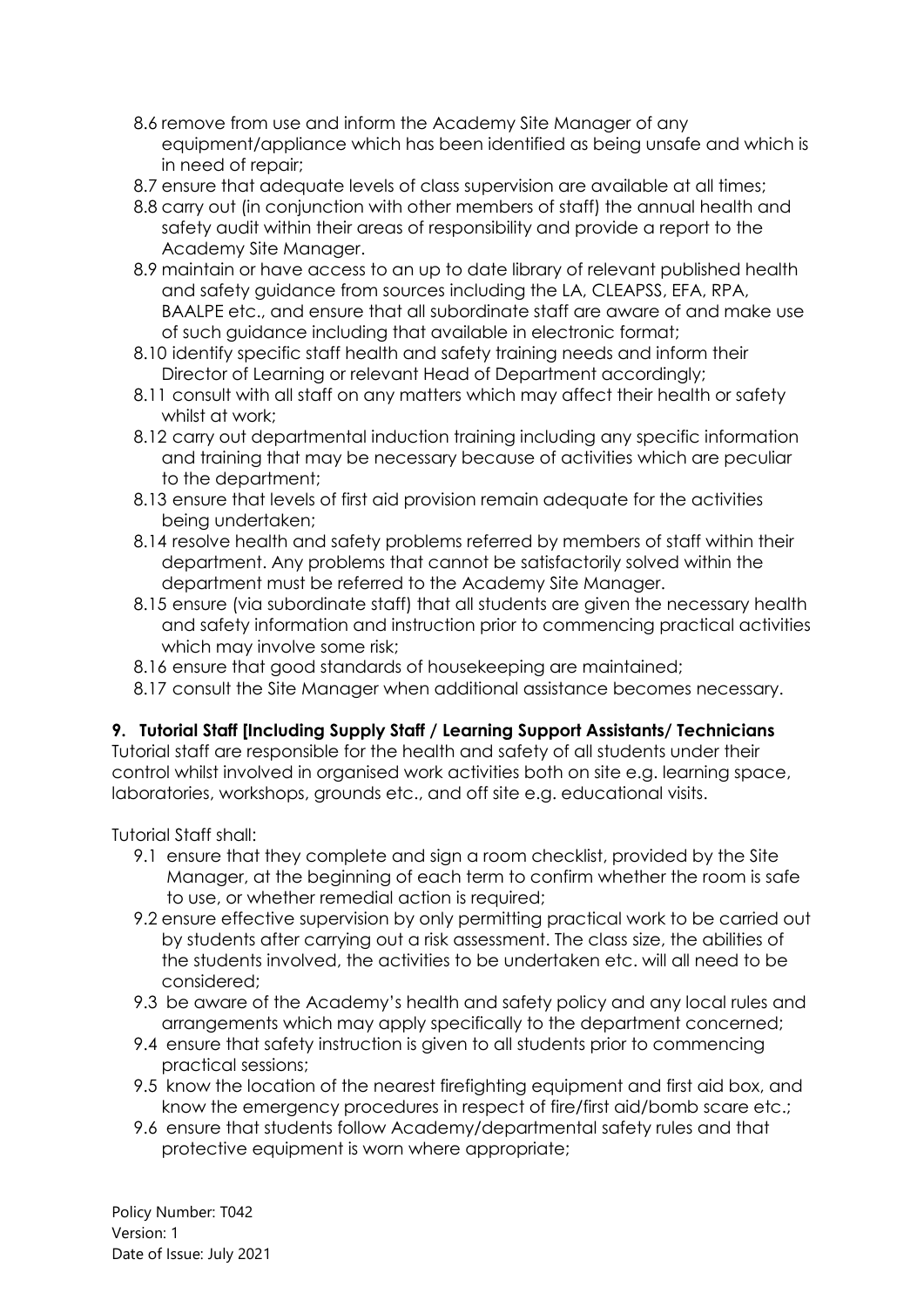- 9.7 ensure that all personal protective equipment is suitable and in good condition prior to issue;
- 9.8 ensure safety devices e.g. machinery guards are in good condition and are used;
- 9.9 report any defective equipment to the Curriculum Leader;
- 9.10 investigate all accidents (in conjunction with Curriculum Leader) which occur through activities organised/supervised by the Department;
- 9.11 propose for consideration by their Curriculum Leader any improvements which they consider would improve health or safety standards within the department;
- 9.12 ensure that an agreed adequate level of supervision is available and that appropriate health and safety arrangements exist prior to taking Academy parties off site on educational visits.

## **10. Site Team**

The Site Manager, is responsible to the Principal via the Trust Head of Operations.

Duties include:

- 10.1 arranging for the removal from service of any item of furniture, apparatus or equipment which has been identified as unsafe;
- 10.2 taking appropriate action when necessary to prevent injury to others on the site who might otherwise be exposed to unnecessary dangers, e.g. erect barriers around opened manholes etc. Academy
- 10.3 complete an annual health and safety audit, supported by the Trust Head of Operations, paying particular attention to the building structure, services, access to/egress from the Academy, main circulation areas etc.;
- 10.4 ensuring that other site supervisory staff are adequately supervised;
- 10.5 identifying any particular health and safety training needs of supervisory staff in the group.
- 10.6 ensuring that staff within the team are not involved in activities outside their limitations;
- 10.7 ensuring that any personal protective equipment issued to staff is suitable for the task and that training is provided in the correct use of the equipment.
- 10.8 ensuring that all staff work in accordance with safe working practices issued by the Academy;
- 10.9 responsible for coordinating all contractual work and maintenance carried out on Academy premises;
- 10.10 ensure that risks assessments are undertaken and that control measures are implemented, and that assessments are monitored and reviewed.
- 10.11 Arrange for regular evacuation drills and fire alarm tests etc.
- 10.12 Liaise with and monitor as far as is reasonably practicable, the activities of contractors, visitors and others on the site to ensure that any risks to the health and safety of staff and others are kept to a minimum;

## **11. Academy Medical Officer or individual with overall responsibility for First Aid**

11.1 The Medical Officer or individual with overall responsibility for First Aid will assess those issues involving Academy members that are referred to them.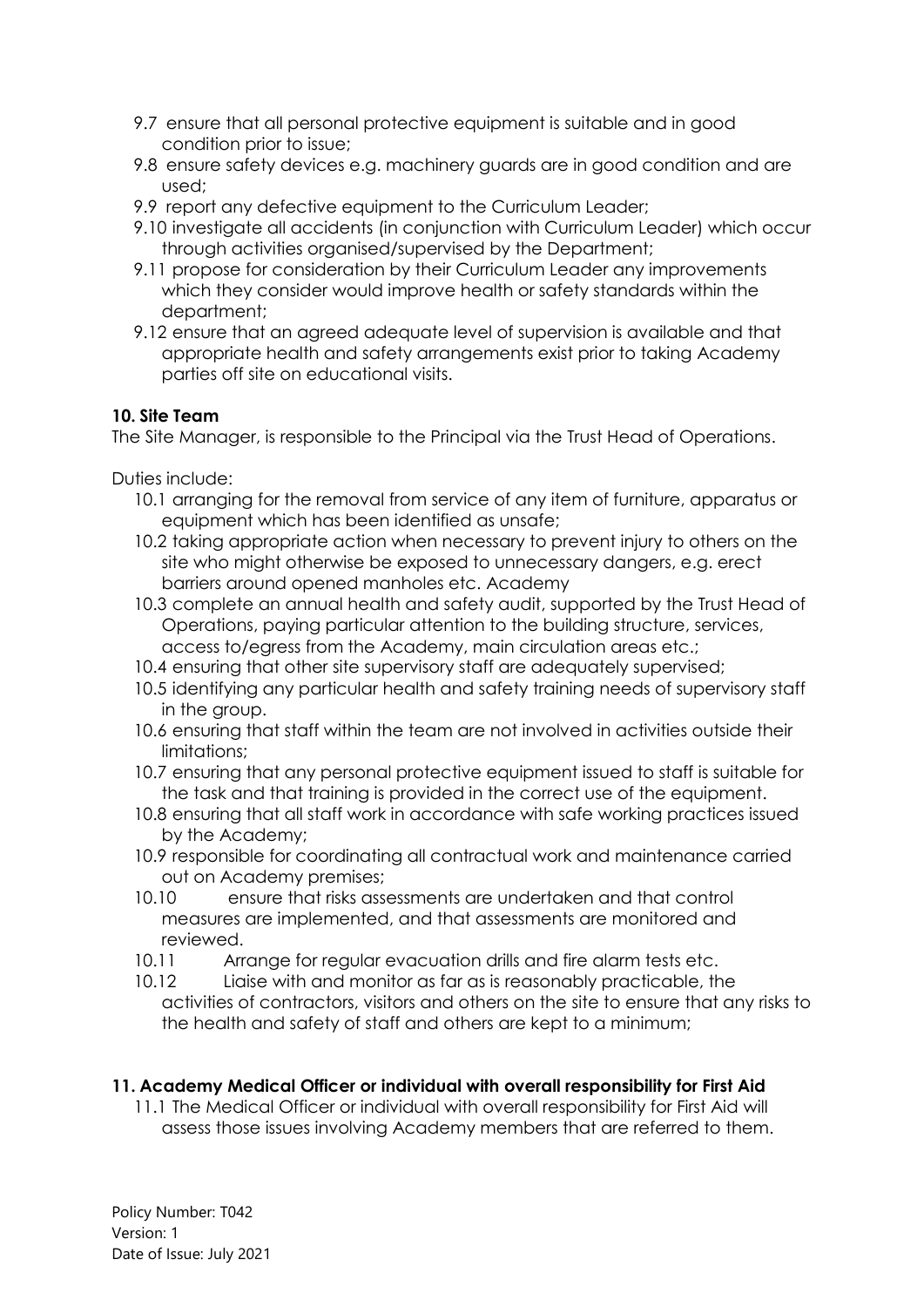11.2 The Academy Medical Officer or individual with overall responsibility for First Aid will maintain a record of accidents, incidents and near misses reported, and monitor the incidence of accidents periodically;

## **12. All Employees [including temporary & volunteers]**

All employees have general health and safety responsibilities both under criminal and civil law. Staff must be aware that they are obliged to take care of their own safety and health whilst at work along with that of others who may be affected by their actions.

Employees must also co-operate with the governing body and senior staff of the Academy so that they may fulfil any legal requirements placed on them as employers and/or persons in control of premises.

All employees are required:

- 12.1 to participate in the risk assessment process and comply with findings;
- 12.2 to report all defects in the condition of the premises or equipment to which they become aware to the relevant individual;
- 12.3 to report all accidents, incidents and near misses according to the procedures included in Section 3 of this document;
- 12.4 be familiar with the procedure to be followed in the event of a fire or other serious emergency;
- 12.5 to make use of all necessary personal protective equipment provided for safety or health reasons;
- 12.6 to, where necessary, make use of all control measures made available to them, e.g. fume cupboards etc.;
- 12.7 follow all relevant codes of safe working practice and local rules;
- 12.8 report any unsafe working practices to the Curriculum Leader/Director of Learning/ Principal.

## **13. Students [This section should be drawn to attention of all students]**

All students must be encouraged to follow all safe working practices and observe all Academy safety rules.

All students will:

- 13.1 follow all instructions issued by any member of staff in the case of an emergency;
- 13.2 ensure that they do not intentionally or recklessly interfere with equipment provided for safety purposes e.g. fire extinguishers etc.
- 13.3 inform any member of staff of any situation which may affect their safety.

## **14. Staff Safety Representatives**

Health and safety at work law provides for the appointment of trade union appointed safety representatives from amongst the employees. Where the governing body is notified in writing of such an appointment, the safety representative shall have the following functions:

- 14.1 to investigate potential hazards and to examine the causes of accidents in the workplace;
- 14.2 to investigate complaints by any employee he represents relating to that employees health and safety or welfare at work;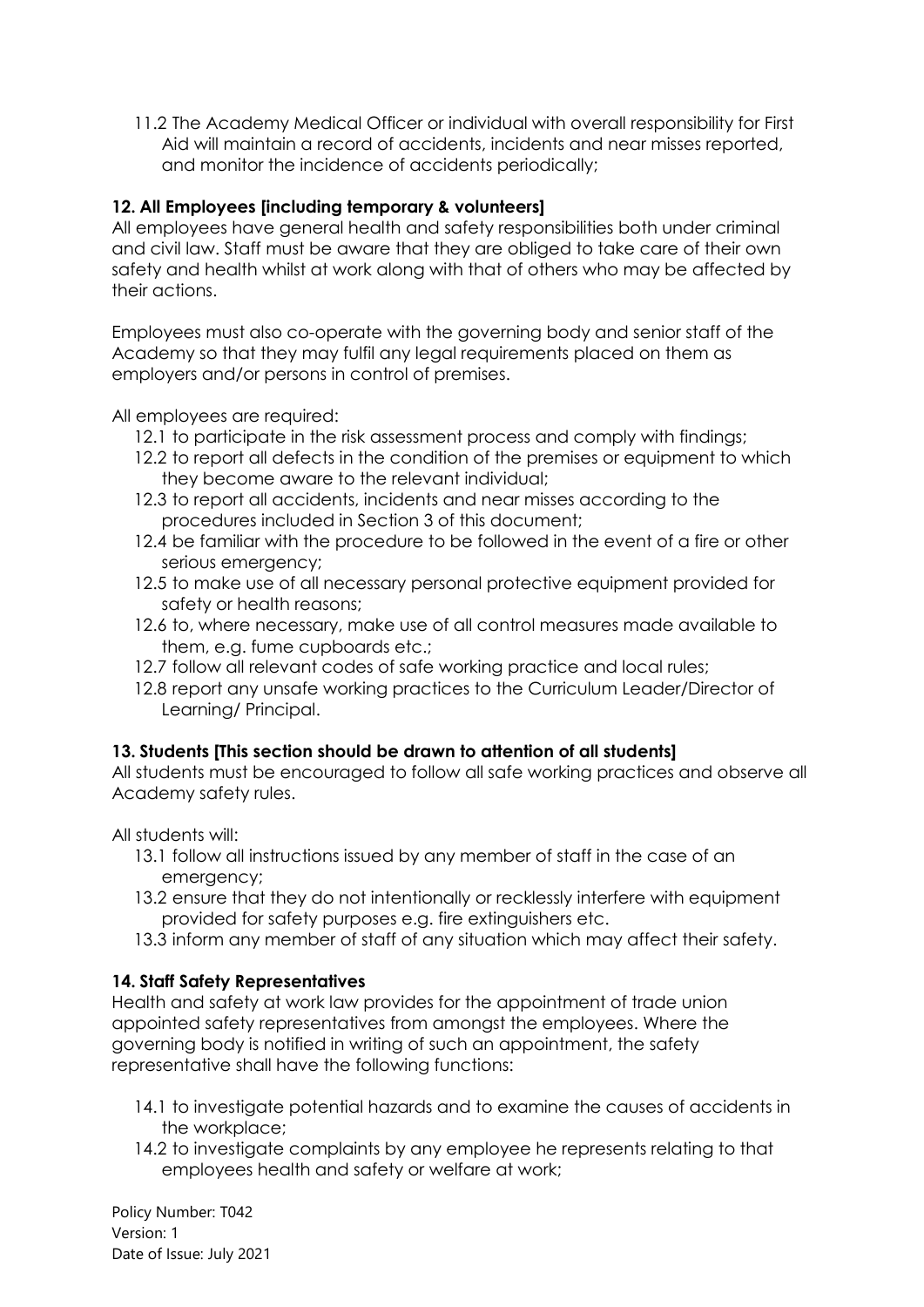- 14.3 to make representations to the Principal on general matters affecting the health, safety and welfare of employees;
- 14.4 to carry out workplace health, safety and welfare inspections;
- 14.5 to attend any Health and Safety working party meetings;
- 14.6 to co-operate with his employers in promoting health and safety at work.

None of the above functions given to a safety representative impose any legal duty or liability whatsoever on that person. A safety representative is in no way obliged to carry out any or all of the above functions.

| Names of Trade Union appointed Safety Representatives |       |                     |  |
|-------------------------------------------------------|-------|---------------------|--|
| Name                                                  | Union | <b>Area Covered</b> |  |
|                                                       |       |                     |  |
| None at present                                       |       |                     |  |
|                                                       |       |                     |  |
|                                                       |       |                     |  |
|                                                       |       |                     |  |
|                                                       |       |                     |  |
|                                                       |       |                     |  |

## **15. Health and Safety Committee**

The Academy has established a Health and Safety Committee which meets at least quarterly. The main purpose of the Committee is to develop and implement measures to ensure the health and safety of all employees, students and others who may be affected by the Academy's activities. Members of the Committee are; (Site Team, ICT Manager, Office Manager and where appropriate Trust Head of Operations)

This committee will be chaired by the Principal of the academy with the purpose of ensuring that the Principal is regularly updated about all Health and Safety activity and actions across the academy. It may be appropriate for the Trust Head of Operations and other members of Academy or Trust leadership to attend for discussion of specific issues/concerns.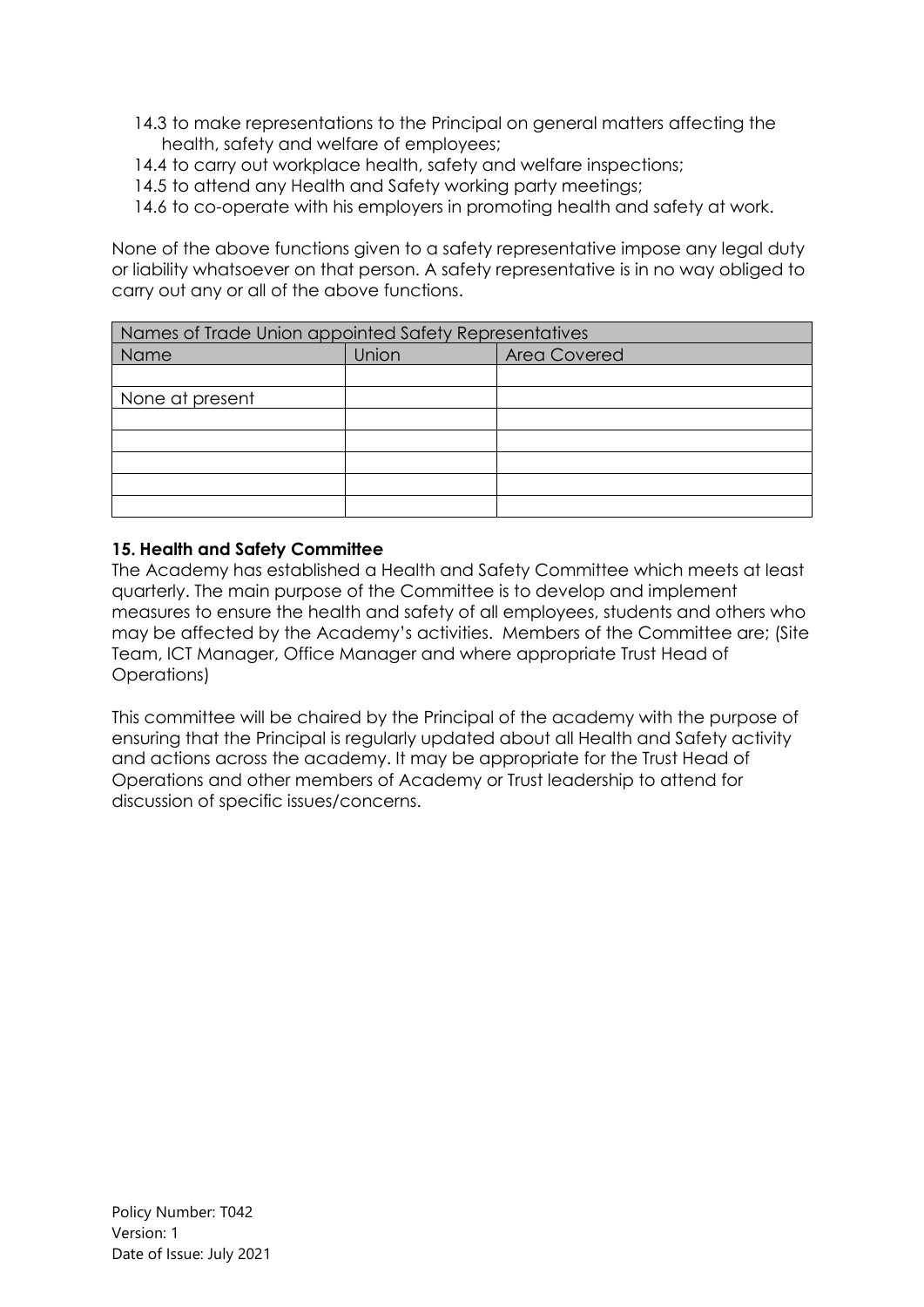## **Section 3 – Arrangements and Procedures for Health, Safety and Welfare**

The following procedures and arrangements have been established within our Academy to eliminate or reduce health and safety risks to an acceptable level and to comply with minimum legal requirements:

## **1. Academy Transport**

Staff who drive Trust mini buses must have the relevant license requirements, be responsible for undertaking checks on minibuses and adhere to student supervision arrangements.

## **2. Accident / Incident Reporting, Recording & Investigation**

All accidents/incidents/hazards/defects/near misses are recorded using the Trust recording system. The Academy actively encourages staff to report incidents and accidents without fear of retribution in order to constantly improve the working conditions in Academy and with the aim of preventing potential future incidents.

A summary of incidents is prepared for the next Health and Safety Team meeting and is also submitted to the Trust Head of Operations on a monthly basis.

The 'Recording of Health & Safety Incidents' guide is attached in Appendix A, containing the protocol for categorising and recording of accidents, incidents, and near misses.

Staff are encouraged to deal with and/or report 'near-misses', by emailing the Site Manager, who will review reported instances with the Health & Safety Committee, or directly with the Principal if considered serious enough.

## **3. Asbestos**

The Site Manager is responsible for Asbestos Record System Manual, arrangements to ensure contractors and others such as site supervisors etc. have sight of the manual and sign manual prior to starting any work on the premises. Any person who refuses to sign prior to commencing the work will not be allowed to carry out any work.

If it is thought that asbestos has been disturbed seal off the room and do not allow entry and contact the Trust's asbestos consultants, Burton Environmental on 01283 517374.

## **4. Contractors**

The Site Manager liaises with contractors, completes an induction and exchanges health and safety information and agrees safe working arrangements, risk assessments, frequency of liaison meetings, and is responsible for monitoring contractors working methods. Staff should report concerns to the Academy Site Manager. All contractors should be vetted to ensure they have suitably qualified people to enable completion of the job required and also to ensure the contractors themselves have no previous enforcement actions against them.

## **5. Curriculum Safety [including out of Academy learning activity/study support]**

Tutorial staff are to undertake suitable (written) risk assessments prior to commencing hazardous activities and forward to their line manager. Consideration MUST be given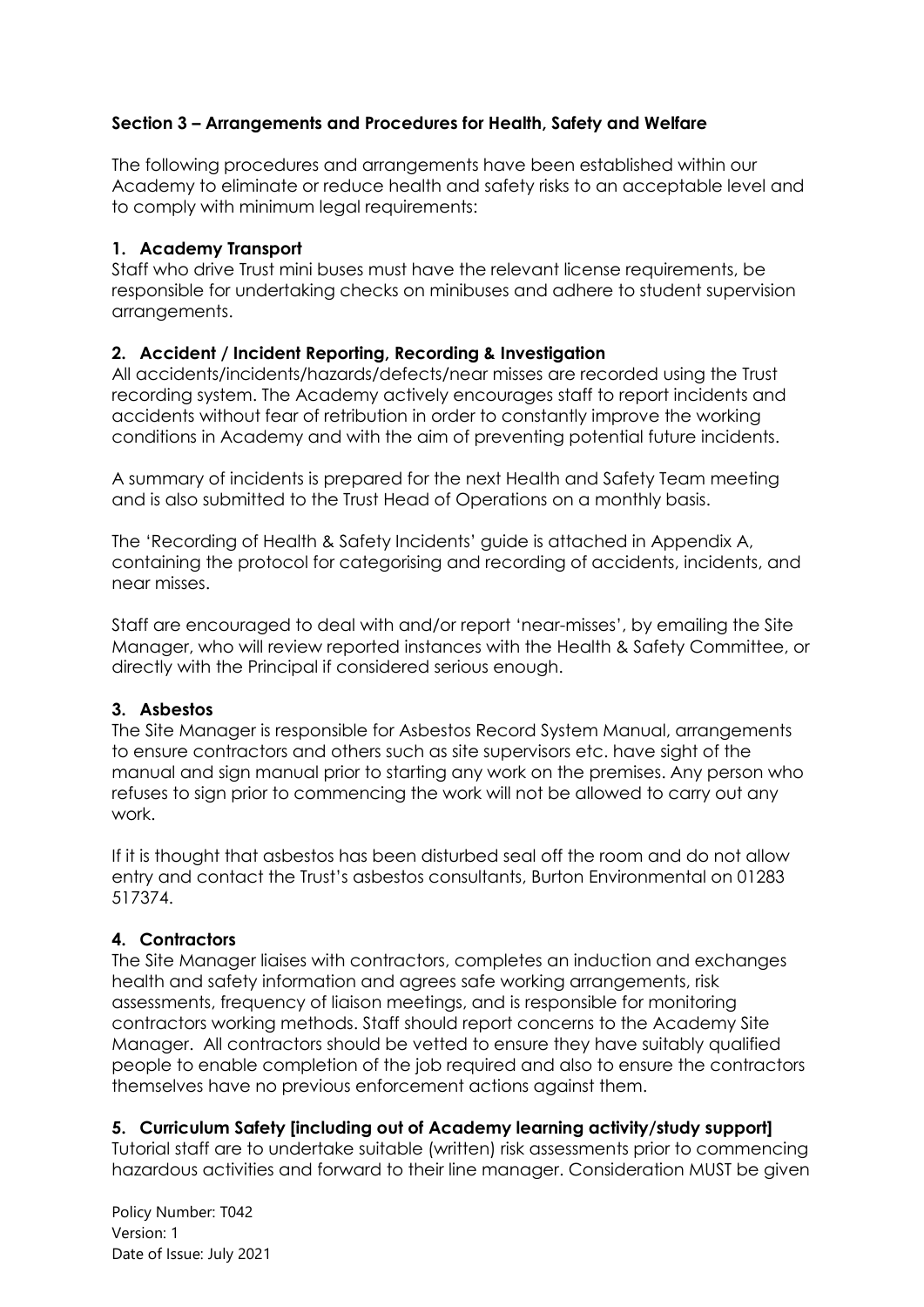to the specification of staff qualification requirements to teach certain activities, the BAALPE document must be referred to for P.E.

## **6. Drugs & Medications**

Parents must complete a 'Parental Agreement Form', available from the Academy's Medical Officer or individual with overall responsibility for First Aid, prior to staff administering medicines to students.

## **7. Educational Visits/ Off-Site Activities**

The Academy has an Educational Visits Policy and an Educational Visits Coordinator. All visits are approved by the Principal. Written risk assessments must be completed prior to the visit being approved

## **8. Electrical Equipment [fixed & portable]**

The Site Team are responsible for regular PAT Testing of portable appliances. All staff must declare any portable appliances they are using on site so that Site Team can test them.

Fixed electrical testing is completed every five years.

Staff are responsible for reporting any defects to electrical equipment to the Site Manager. Defective equipment must be taken out of use and signed accordingly.

## **9. Environmental Conditions**

Temperature – A reasonable temperature is maintained throughout the Academy Lighting – Adequate lighting is provided during occupation of the Academy Cleanliness – All areas are cleaned daily

Floors / Routes – All routes are to be clear at all times

## **10. Fire Precautions & Procedures [and other emergencies incl. bomb threats]**

Each learning space has fire procedures displayed. A fire drill is completed regularly and fire alarm testing is completed by the Site Team. A fire risk assessment must be completed for each academy, by competent persons and reviewed at least annually and or following any significant changes to the premises or their use, at which point any existing emergency procedure should be similarly reviewed and updated as necessary

Also see current Fire and Emergency Evacuation Policy.

## **11. First Aid**

First Aid should be carried out by a qualified member of staff. An up-to-date record will be maintained of staff who have undertaken First Aid training. First Aid kits are stored in green boxes/bags marked with white crosses and are located at allocated points throughout the Academy, the contents of which are checked regularly by the Medical Officer. Kits are also stored in the Medical Room. A First Aid folder with emergency care plans for students with medical needs is stored in the Medical Room, alongside emergency boxes containing medication that might be required in an emergency and plans for its administration. Regular First Aid updates take place to ensure that all First Aiders understand the information contained in the First Aid folder.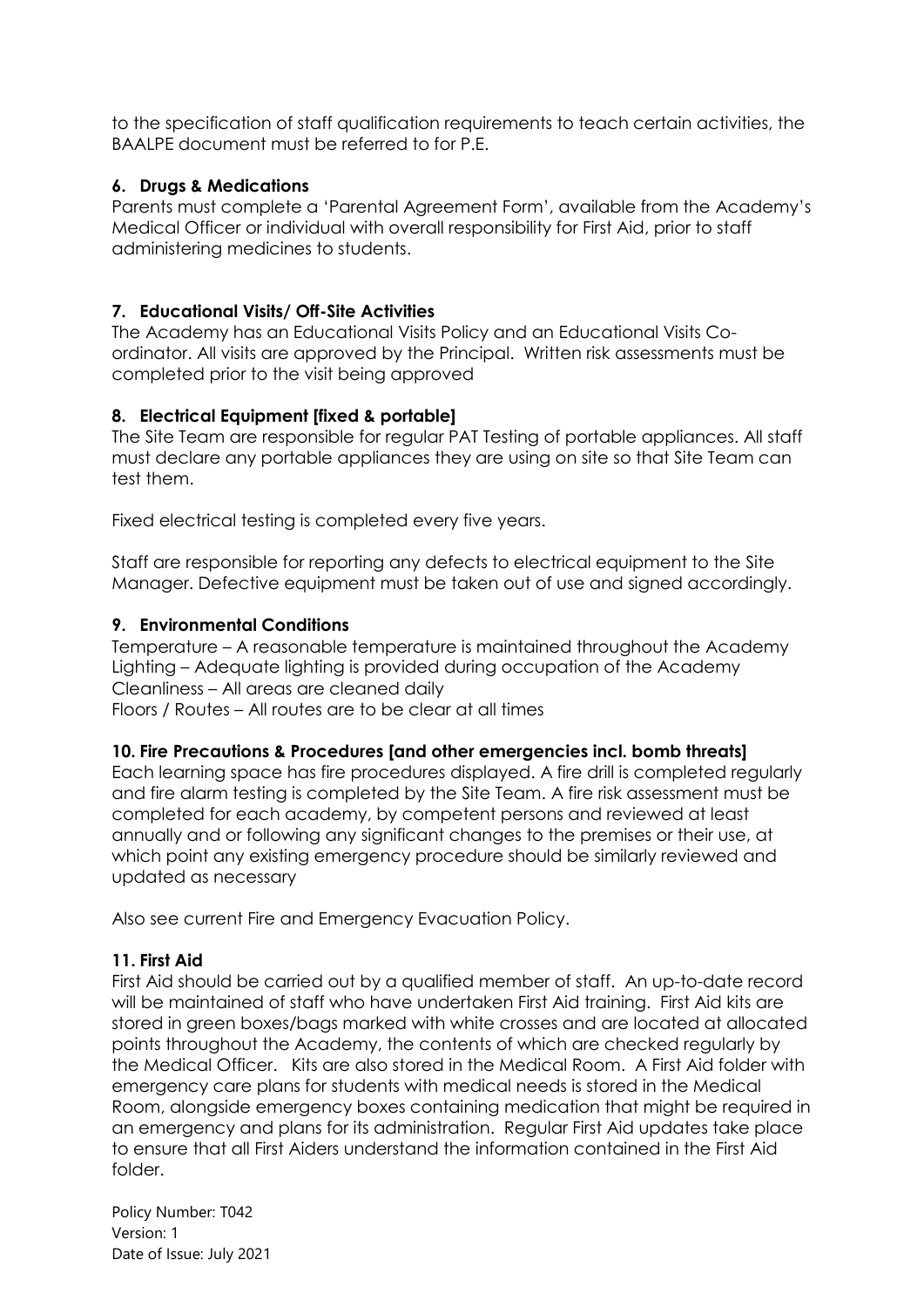## **12. Gas/Heating systems**

All gas/heating systems must be serviced and reviewed on an annual basis (as a minimum) by persons qualified to do so and certification of these services/reviews must be retained at each academy.

## **13. Glass & Glazing**

All glass in doors and side panels to be safety glass. All replacement glass to be of safety standard, assessment of premises to establish whether there are areas which are unsuitable for use by children due to glass being of low standard.

## **14. Handling & Lifting**

The introduction of the Manual Handling Operations Regulations 1992 has resulted in a more defined legal obligation to both employers and employees with regard to lifting and handling tasks. The emphasis should always be on the avoidance of manual handling activities wherever possible.

Where manual handling cannot be avoided, work should be organised to -

- assess the risk
- reduce the risk

No person should carry out manual handling activities unless they have had suitable training.

Where any lifting is required, it should be preceded by a risk assessment.

## **15. Hazardous Substances**

**Procedures** 

- Safely dispose of any substances that are no longer required.
- Make a list of all remaining hazardous substances that are used or created within the Academy – these are to be kept in departments and reviewed at least annually.
- Obtain a suppliers hazard data sheet for every hazardous material.
- Determine whether it is possible to eliminate the need to use any of the remaining substances by modifying current working methods.
- Identify whether it is possible to substitute any substance with an equally effective but less hazardous material.
- Undertake a risk assessment of the use of each remaining hazardous substance in the Academy. The assessment must identify any risks to staff and students that are created through use of the substance.
- Identify what precautions or control measures are required to completely eliminate the risk or reduce them to the minimum level possible. Implement the precautions.
- Record the assessment.
- Provide all staff with adequate training and information on the safe use of hazardous substances and safe working procedures to be followed by staff and students.
- Monitor the use of hazardous substances periodically to check that precautions are being properly followed.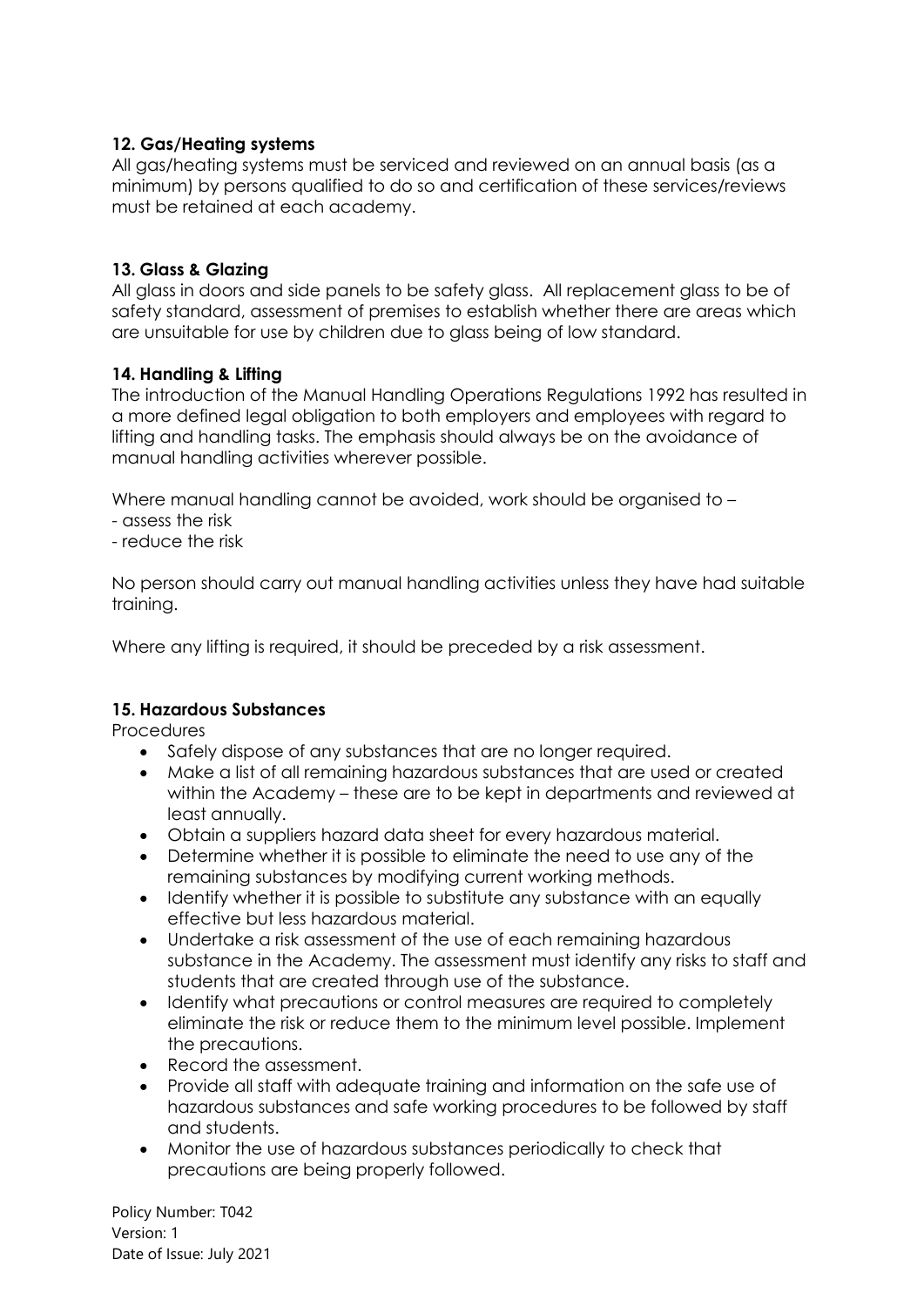- Periodically examine and test all mechanical control systems (such as fume cupboards) to ensure efficient operation. Keep records of all checks.
- Review all assessments and safe working practices periodically to ensure they remain valid.
- Inform all new staff of the above requirements where applicable.

### **16. Health and Safety Advice**

Anyone requiring health and safety advice should contact a member of the Health & Safety Committee.

## **17. Housekeeping, Cleaning & Waste Disposal**

Arrangements are in place to ensure premises are kept clean and to minimise the accumulation of rubbish. There are arrangements for wet floor cleaning to minimise risks of slips, means of disposing of glass and other sharp objects, arrangements for snow shifting, external waste bins are located in a locked compound. All of this section is managed through the site team.

#### **18. Jewellery**

Jewellery should be kept to a minimum and no responsibility can be taken by the Academy for accidents caused by excessive/dangerous items. Nose studs should not be worn. Only one stud should be worn in each ear. Students are required to accept the Academy's opinion of what is suitable in matters of clothing and appearance.

#### **19. Lettings/Shared Use of Premises**

The Facilities Lettings Team have a set of health and safety documents appropriate to the hiring out of the Academy facilities outside of normal hours. These documents are issued to all persons/companies who use our facilities. This documentation is maintained by the Marketing & Facilities Manager.

#### **20. Lift**

All staff and students should take appropriate care when using the lift, an emergency button for which is located inside. A key to operate the lift is issued to staff/students as deemed appropriate, and one key is held on Reception at all times. Any problems with the operation of the lift should be reported to the Site Team and notices put on the lift doors immediately to state 'Out of Order'. The lift must not be used during a fire or emergency evacuation.

#### **21. Lock downs**

In the event of a lock down being required at the academy, all staff and students should follow the procedure which will be distinctly different to the normal evacuation process to enable clear differentiation. Lock down drills should be undertaken at least every six months, i.e. at least two in each academic year, unless we are made aware of circumstances of increased risk, in which case we would expect an immediate drill to be undertaken if one has not been done within the last 31 days.

#### **22. Lone Working**

All staff working alone in the premises must identify themselves to the duty site team member prior to commencing any works.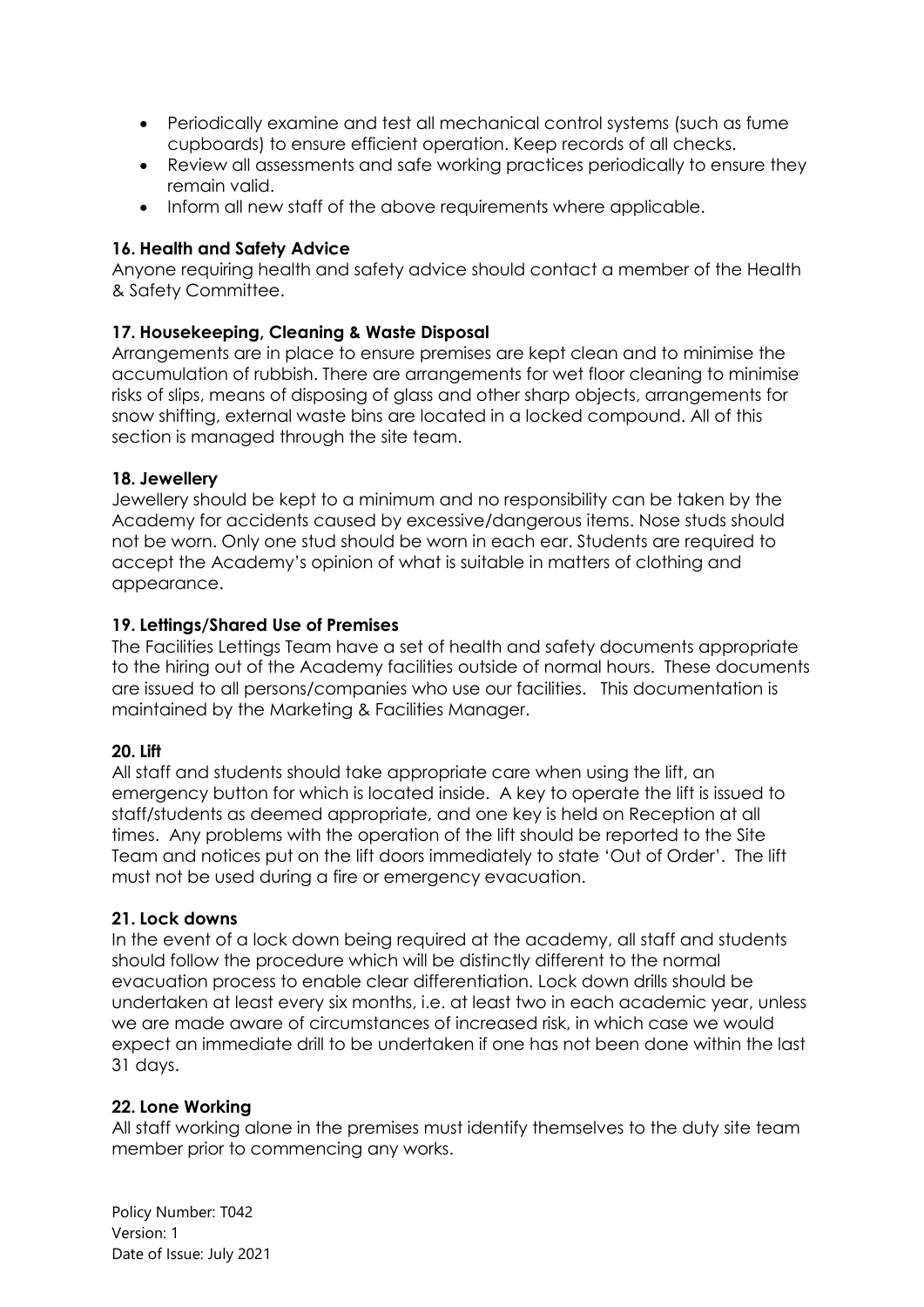There is a risk assessment for lone working that all staff have access to.

## **23. Maintenance / Inspection of Equipment**

Ladders and steps are subject to visual checks prior to use and written checks every six months by the site team. Fume cupboards, other extraction systems, PE equipment, D&T machines, lifts & lifting equipment, pressure cookers, autoclaves, fire alarm and smoke detection, emergency lighting, fire extinguishers, panic alarms are all subject to checks co-ordinated through the site team.

## **24. Monitoring the Policy**

The annual Health and Safety Audit is co-ordinated by the Trust Head of Operations. This policy is reviewed as and when necessary but at least every year.

## **25. Near misses**

All staff are responsible for reporting near misses as detailed in Appendix A

## **26. Pandemics**

In the event of a pandemic, there will be a Trust response and action plan agreed, with appropriate risk assessments completed and alternative ways of working agreed and communicated with all staff.

## **27. Personal Protective Equipment (PPE)**

Equipment will be selected that is suitable and sufficient; employees are responsible for maintaining and adequately storing PPE. The Academy will provide PPE free of charge to employees when it is identified by risk assessment. Employees are responsible for using PPE and reporting any defects.

## **28. Plant, Machinery and Equipment**

It is the responsibility of staff in their various departments for maintaining any plant and machinery and defining Safe Systems of Work (SSOW) accordingly. This includes:-

- Adequate and correct guarding of machinery
- Appropriate signage
- General inspection of plant, equipment and machinery
- Storage and transportation of toxic substances, gases, etc.
- Disposal of toxic and other waste substances and materials

No new machinery/equipment or dangerous substances will be brought into the Academy unless first having been cleared with a member of the Executive Leadership Team.

If specified, the correct PPE should be worn when using any equipment/machinery.

## **29. Reporting Defects**

It is the responsibility of all staff to report any defects to the Site Team for further action as appropriate.

## **30. Risk Assessments**

The following information should be detailed on the risk assessment form:-

■ The date the assessment was undertaken;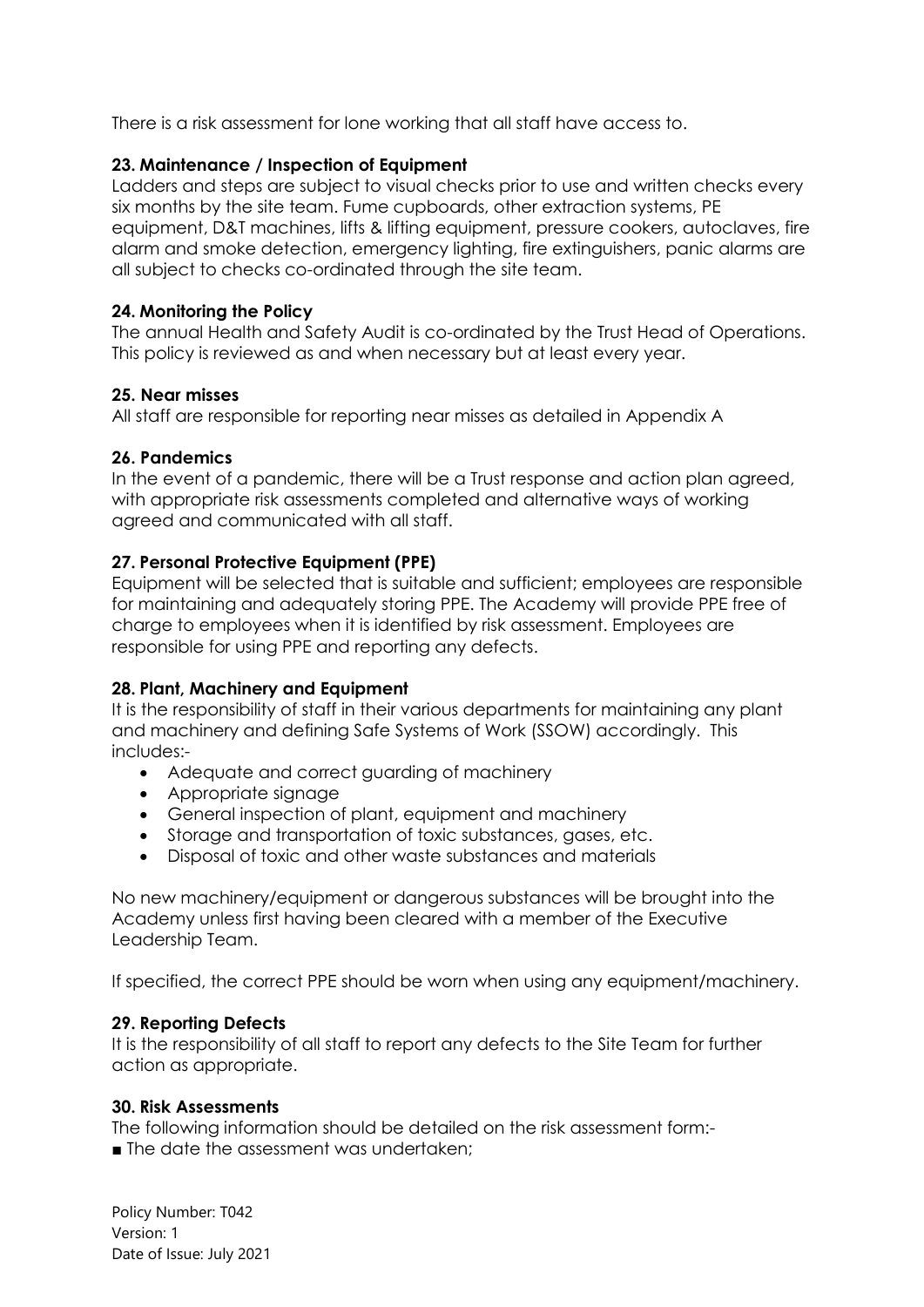■ The persons involved in the risk assessment process (this may be more than one person); and

■ The date of the next review (this is normally every 12 months).

Next, populate the following information:-

### **a. Hazards**

e.g. Slip, trip, fall/ Hazardous substance/Manual Handling, etc.

#### **b. Persons at Risk**

Determine those who may be exposed to the identified hazards for the activity being assessed. This may include pupils, staff, contractors, visitors and other third parties.

#### **c. Existing Control Measures**

These are the control measures for the hazard that you **already have in place** and can include but are not limited to the following:-

˗ Training;

- ˗ Statutory Inspections and regular maintenance;
- ˗ Audit and inspection programmes; and
- ˗ Safe systems of work.

#### **d. Probability**

Based on your existing control measures determine the probability of the hazard causing injury or ill health, based on the Trust scoring system.

#### **e. Severity**

If the hazard was to cause injury or ill health, determine the likely severity, based on the Trust scoring system.

#### **f. Risk Rating**

By **multiplying** the probability and severity ratings you will be able to determine **the residual risk** from the hazard.

#### **g. Additional Controls**

Based on your risk rating you should then determine if additional controls are required to reduce the risk to a tolerable level.

When choosing additional controls the hierarchy detailed below should be used:- Once additional controls have been agreed, you need to **determine who will take responsibility** for ensuring they are implemented.

You should assign a **target date** that is realistic and achievable and also detail when the action is complete. A record of all action completion should be maintained. Once steps "a" to "g" have been completed you need to repeat this process for the remaining identified hazards.

Each risk assessment should be seen as a live document and should be subject to review:-

■ At least annually;

■ After a serious incident or near miss (this may indicate that existing controls are not adequate); and

■ If the circumstances change (e.g. you have a new piece of equipment in the science lab).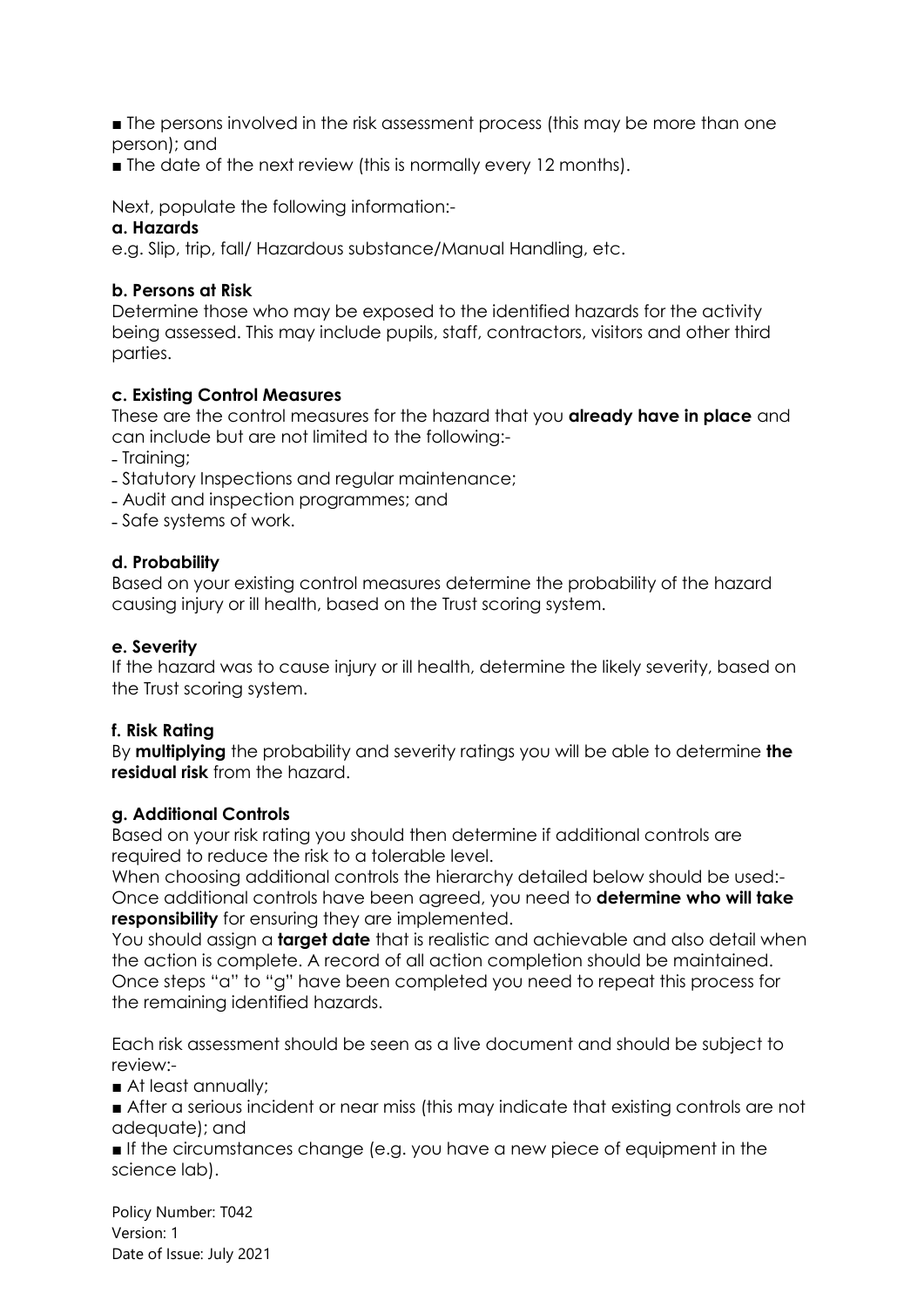#### **31. Security**

All site visitors will report to reception as directed by signs. All visitors and regular Academy users will wear identity badges or visitor passes. All outside doors will be kept secure. All buildings are alarmed by the Site Team at the end of the each day. Any faults are reported and the buildings are manned until alarm is in place.

### **32. Smoking**

Academy All Landau Forte academies are no smoking sites. This includes the use of vaporisers and any other smoking implements.

#### **33. Staff Consultation**

Staff can raise health and safety concerns to the Academy any member of the Health & Safety Committee.

#### **34. Staff Health & Safety Training and Development**

New staff are briefed and issued with copies of any relevant policies and documentation, plus fire safety awareness and emergency evacuation processes as part of their induction. Evidence of completion and understanding of this induction should be obtained and stored on the individual member of staff's file. Annual refresher training should be carried out for **all** staff as part of inset training. Staff are encouraged to ask for and attend health and safety training sessions. Staff performing certain tasks such as significant manual handling, operation of D&T machinery etc. must attend specific training and required updates.

#### **35. Staff Well-being / Stress**

Staff have access to services for counselling and well-being via Westfield Health.

#### **36. Supervision [including out of Academy learning activity/study support]**

When students are in the care of the Academy, agreed ratios for Academy visits will be adhered to. All staff and responsible adults will complete an enhanced DBS check.

#### **37. Use of VDU's / Display Screens**

All staff who are classed as DSE Users must complete a workstation assessment.

#### **38. Vehicles on Site**

There are restrictions on vehicle movement at certain times, segregation of large vehicles from pedestrian areas, restrictions on reversing vehicles, and special arrangements for deliveries at the Academy.

#### **39. Violence to Staff / Academy Security**

Violent incidents must be reported to Line Managers. Violent incidents must be reported for any violent incident whether it is verbal or physical. If injuries are sustained, the accident reporting procedure must be followed too.

#### **40. Work Experience**

The Academy has a work experience co-ordinator. A work place risk assessment must be completed prior to a student undertaking a work placement either internally or externally.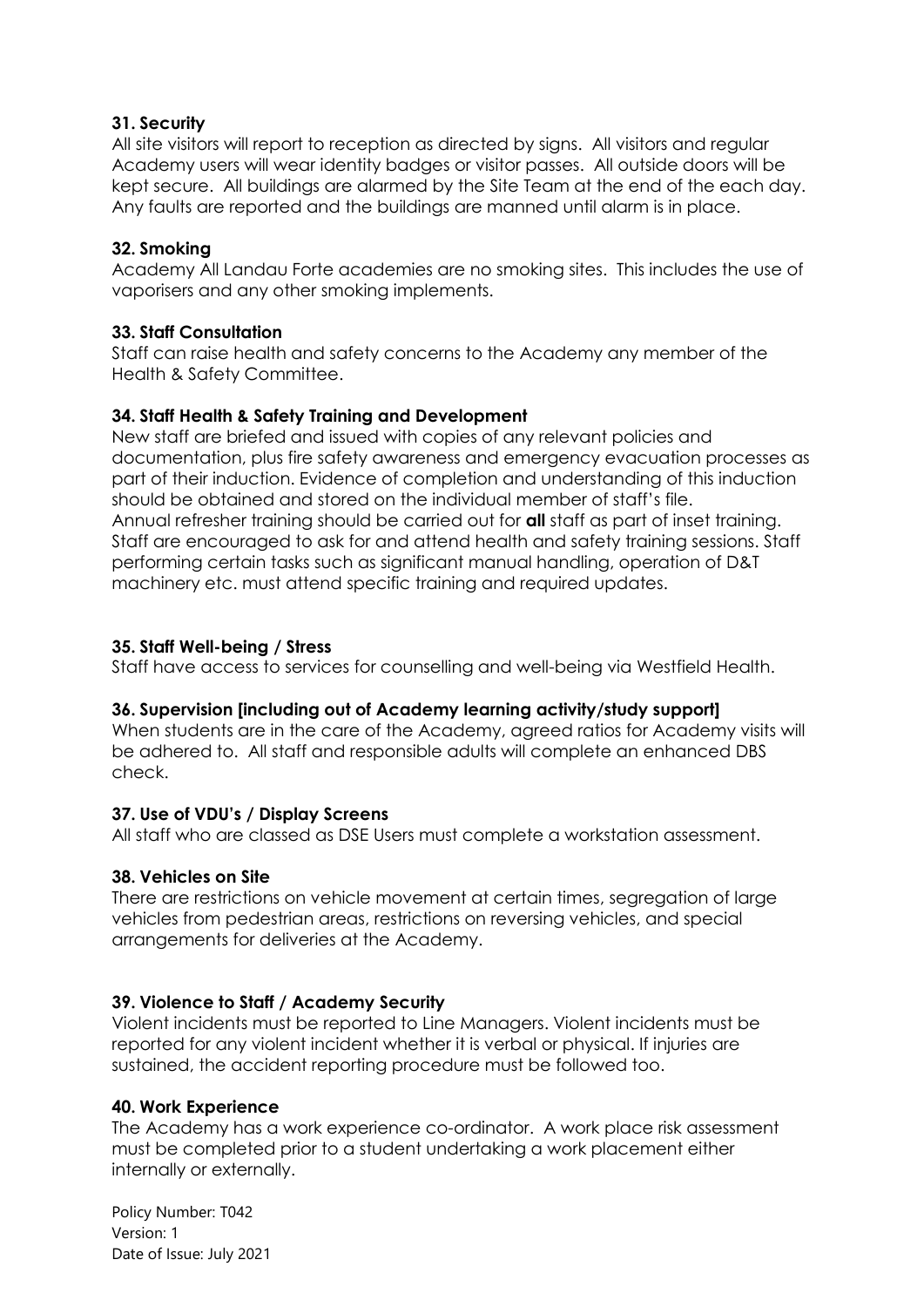## **41. Working at Height**

Staff using steps and ladders require training. Written ladder checks must be completed and visual checks completed prior to use. No one must use tables or chairs to stand on. All working at height activities must have a risk assessment completed.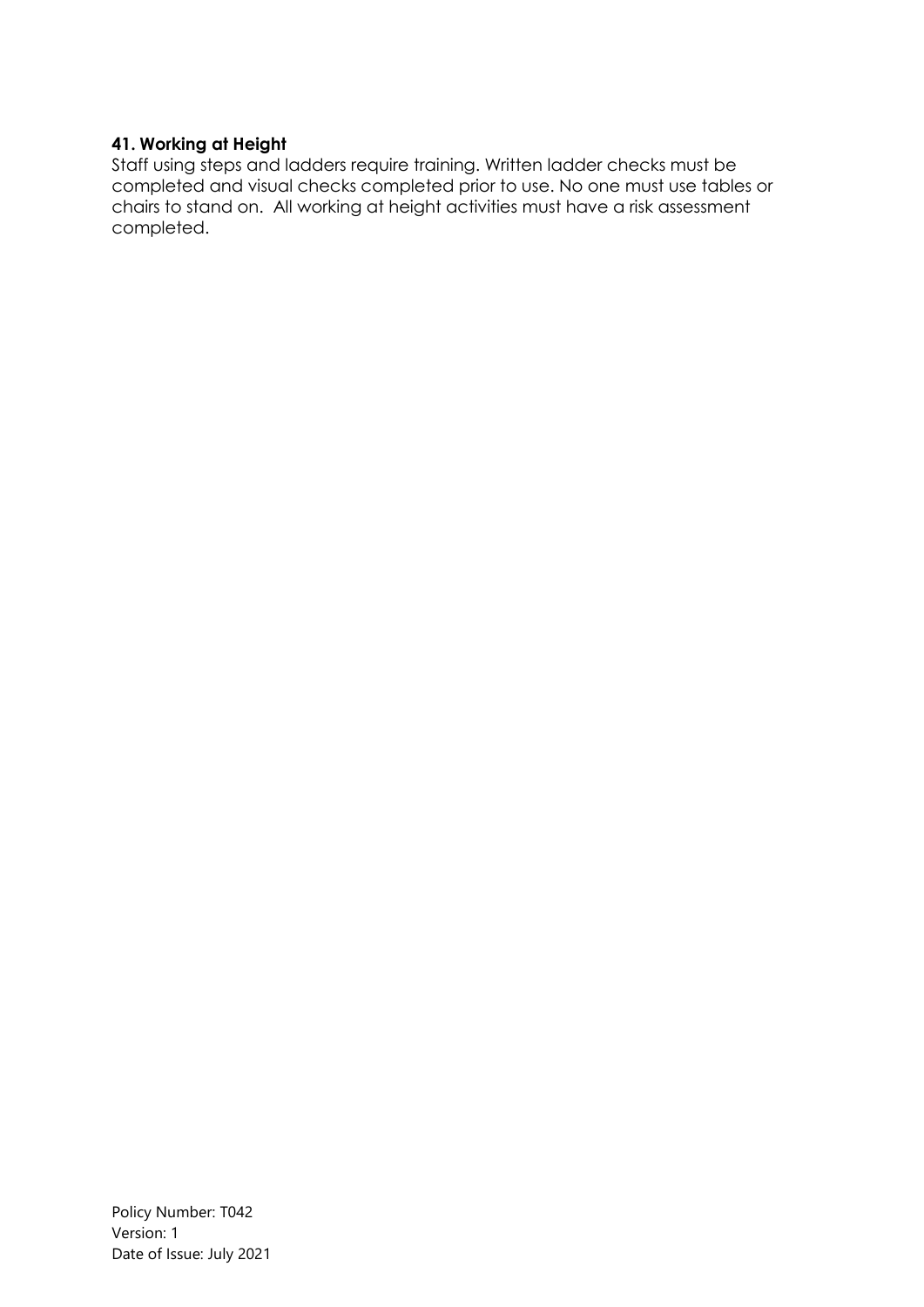## Appendix A – Recording of Health & Safety Incidents Policy

## **Internal Recording of Health and Safety Incidents**

## **Introduction:**

This document should be read in conjunction with the Academy Health & Safety policy available in the Academy shared area and sets out definitions of incidents for reporting purposes within the Trust.

Each Academy records details of all near misses, accidents and incidents that take place on site and in relation to any Academy activities. As a minimum that will include details of the injured party, the nature of the injury and treatment given, a description of the incident, and witness details. Where a member of staff is absent from the Academy as a result of the incident the number of days absence will also be recorded. All recorded incidents will be investigated by an appropriate member of staff.

Health and Safety incidents will be reported at Academy Health & Safety meetings and incident numbers will be reported to Trustees on a monthly basis.

The definitions set out below will be used in reporting and are written with reference to the HSE Education Information Sheet No1 (Revision 3) – Incident reporting in schools (Appendix 1).

## **Definitions:**

## *RIDDOR (Reporting of Injuries, Diseases and Dangerous Occurrences*

*Regulations):* Accidents meeting the requirement to be reported to the HSE, these will include incidents that:

- result in death:
- prevent the injured person from continuing their normal work for more than seven days;
- are on the list of specific reportable injuries issued by the HSE;
- meet the definition of a dangerous occurrence as issued by the HSE, e.g. the collapse of scaffold; or
- are on the HSE reportable diseases list.

Schools and Academies are only required to report injuries to pupil or visitors at the school or Academy or on an activity organised by the school or Academy where there is a death or the person is taken directly from the scene of the incident to hospital for treatment (examinations and diagnostic test do not constitute treatment). The incident must also have occurred out of a work activity.

*Accident:* Any first aid to staff as a result of a work activity. Any student or visitor requiring first aid as a result of a fault with planning or supervision of the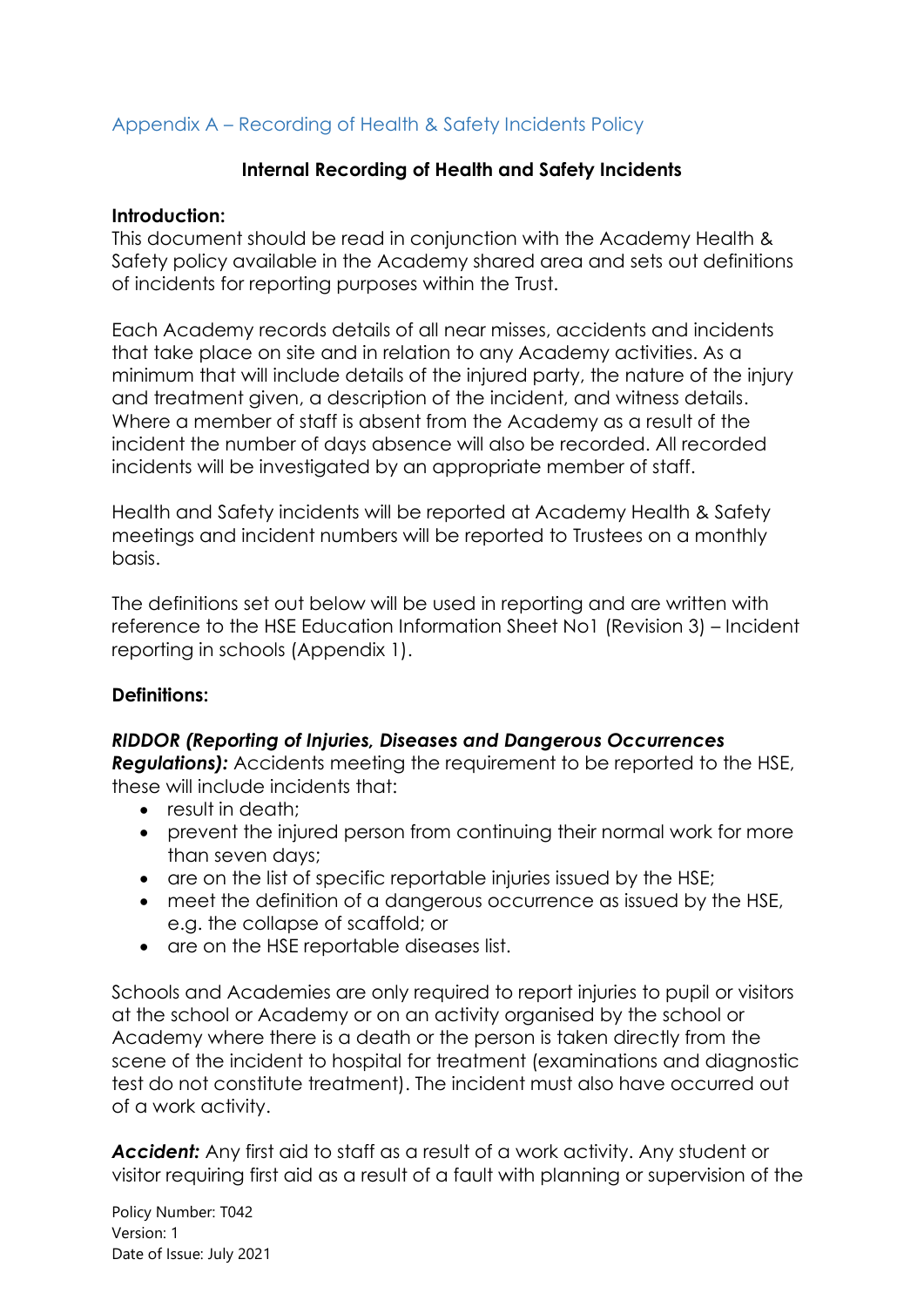activity, or where the condition of the Academy building, grounds or equipment were at fault.

**Safety Incident:** Any first aid to staff that is unrelated to a work activity. Any first aid to a student or visitor that is unrelated to the condition of Academy facilities and/or the planning of an activity. Any physical violence between students that results in first aid being required.

*Near Miss:* Incident occurred where no first aid is required or a fault with the condition of the Academy buildings, grounds or equipment that is identified as having the potential to cause an accident to a member of staff, student or visitor.



**Reporting Flow Chart:**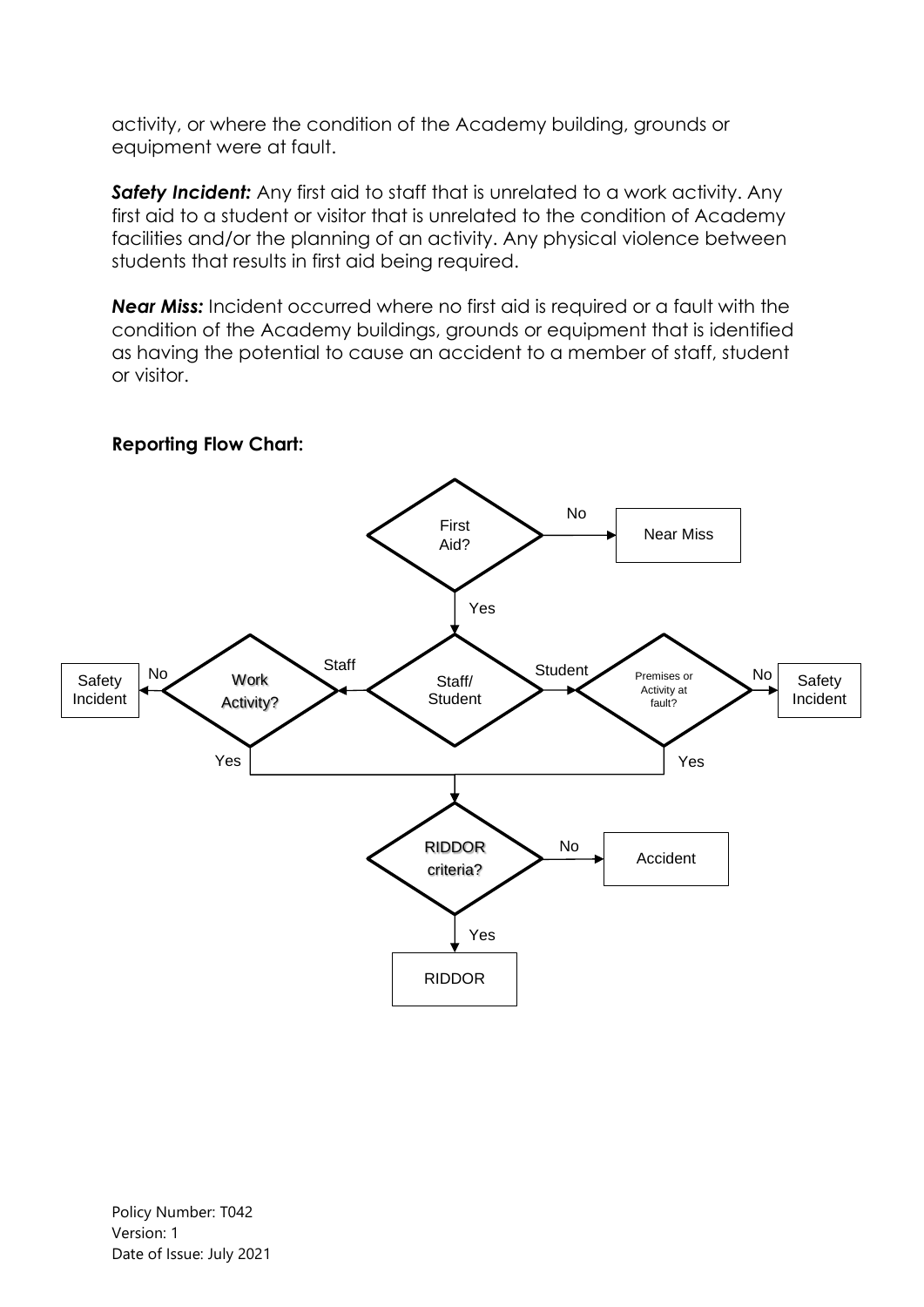## **Reporting Triangle:**